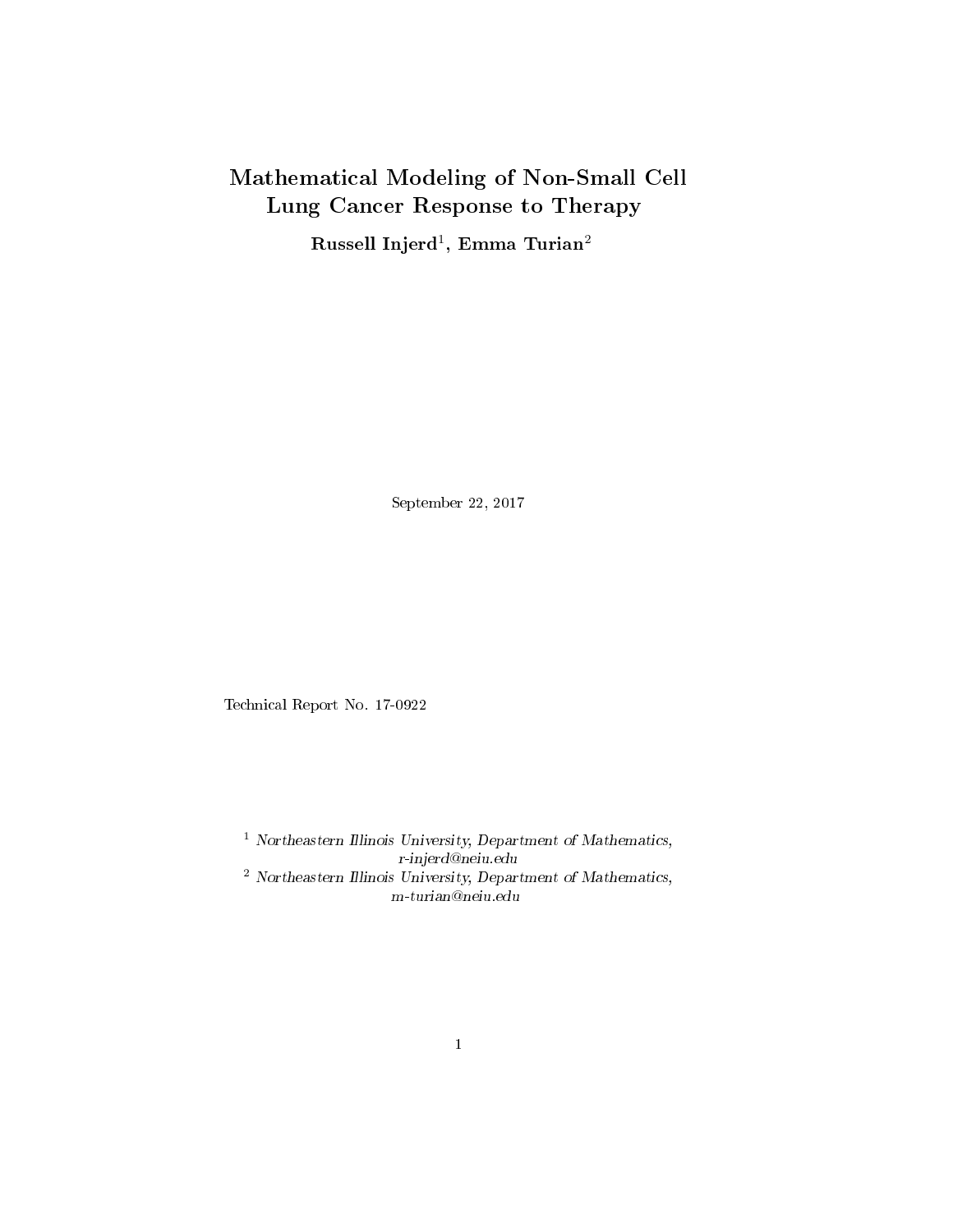## Mathematical Modeling of Non-Small Cell Lung Cancer Response to Therapy

## Russell Injerd, Emma Turian

## Abstract

Non-small cell lung cancer (NSCLC) represents the largest proportion of lung cancers in the United States. Image guided radiotherapy allows tumor volume dynamics to be measured at certain intervals during treatment. This has improved our ability to study the evolution of tumors such as NSCLC during treatment using time series approach models. The main goal of our research study is to identify the model that best describes the existing radiotherapeutic treatment options: Stereotactic body radiation therapy (SBRT), also known as stereotactic ablative radiotherapy (SABR), and standard therapy (ST). Our mathematical structure builds on the linear quadratic model from the radiation oncological field and therefore, introduces parameters related to tumor's radio-sensitivity. Previous such one and two population ODE models of tumor volume dynamics, treating NSCLC, were designed using exponential and logistic growth functions. These studies indicate that a two population exponential model provided the best balance between fit and mathematical complexity and may serve a functional role in clinical practice. Our study reevaluates previous findings for treating NSCLC using both, the standard and SABR regimens, and tests the suitability of the hyper-Gompertz, hyper-logistic, Richards, Von-Bertalanffy, and a non-linear model derived using fluid mechanics laws by assessing their goodness of fit versus their mathematical complexity. These models are calibrated using data from eleven patients treated using SABR regimen, and four patients treated using standard therapy, extracted from a previous study. Models pertaining both treatment regimens are evaluated using statistical approaches, such as the Akaike Information Criterion. Model comparison indicates that the models fitting patient data perform differently based on the treatment regimen. Our study suggests that for the SABR patients the non-linear model derived from fluid mechanics laws overall outperforms the rest of the studied models, and in the case of the standard treatment the logistic model seems to better represent patient data. Our hope is that our findings will benefit research regarding NSCLC, as well as other cancer field types.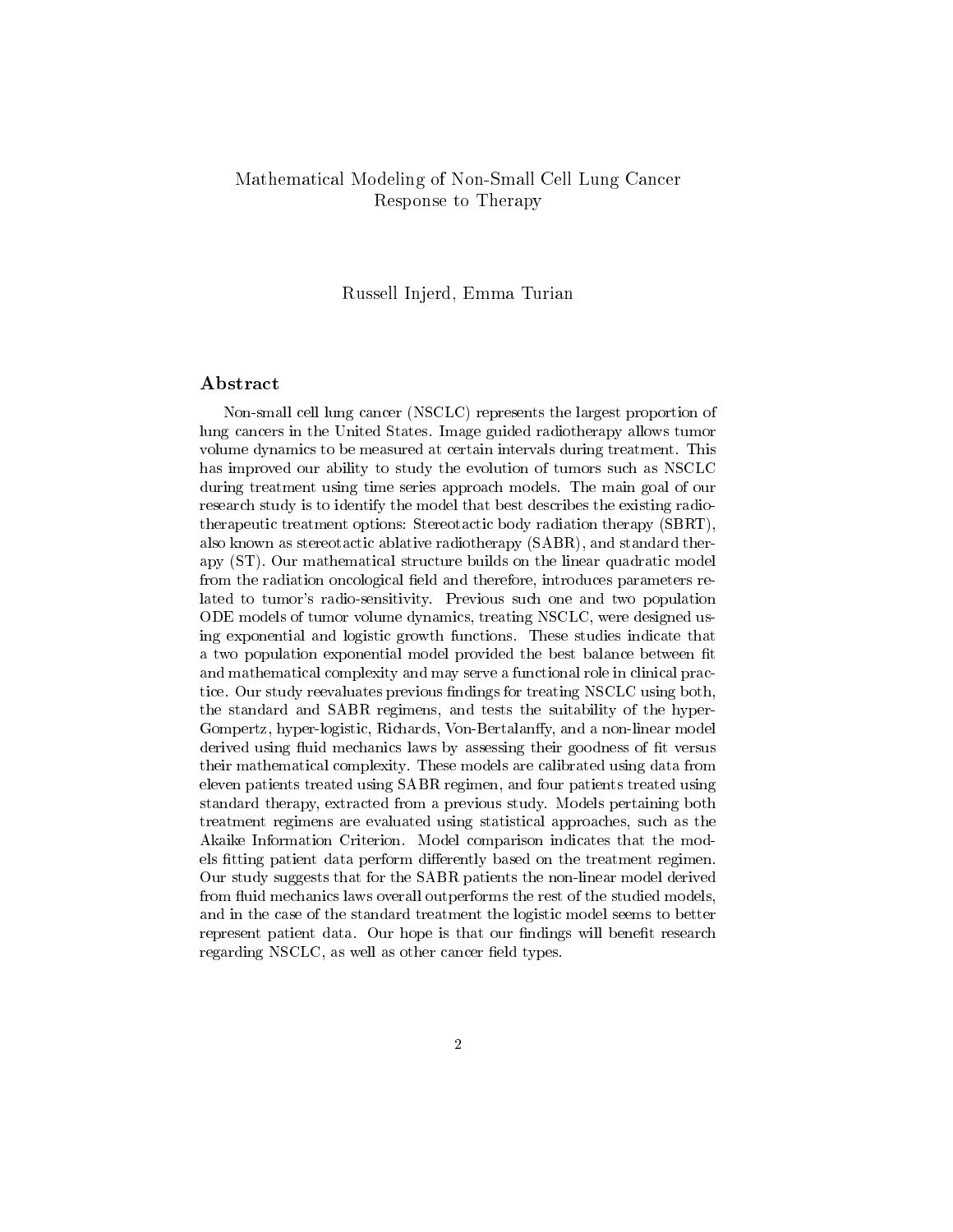## Keywords

Image-guided radiotherapy, dynamic modeling, model selection, non-small cell lung cancer, stereotactic ablative radiotherapy, gross tumor volume.

## 1 Introduction

Lung cancer, including small and non-small cell, represents the leading cause of cancer death in the U.S., with more people dying of this disease than colon, breast and prostate cancers combined. Among these two different types of lung tumors, non-small cell lung cancer (NSCLC) represents about 85 - 90% of the total number of lung cancers.

There are three known types of NSCLC [17]:

- 1. Adenocarcinoma a slow growing lung cancer most commonly found on the outer layer of the lung. It is usually found in smokers, but it also represents the most common form of lung cancer in non-smokers.
- 2. Squamous cell carcinoma in general it develops in the center of the lung. Mostly commonly found in smokers.
- 3. Large cell carcinoma can occur anywhere in the lung and it usually develops quickly.

It is estimated that in 2017 the number of new cases of lung cancer will reach 222,500 with 155,870 deaths [8]. The non-small cell lung cancer (NSCLC) accounts for 80-85% of all lung cancers [23]. NSCLC includes different subtypes, which originate from different types of lung cells. The reason why these are grouped together as NSCLC is because of their similar treatment type and prognosis. The most prevalent subtypes are as follow: Adenocarcinoma, squamous cell carcinoma and large cell carcinoma, and represent 40%, 25-30%, and 10-15%, respectively of all lung cancers. The number of new cases of lung & bronchus in U.S. for 2017 is expected to reach 116,990 cases for men and 105,510 for women, and the number of deaths is expected to reach 84,500 for men and 71,280 for women. The largest recorded geographic disparity in the U.S. is for lung cancer and reflects the national distribution of poverty and access to care. In the U.S., the highest rate of deaths by lung & bronchus cases is among the non-hispanic black population. It is a well known fact that a major risk factor of lung cancer is the use of tobacco, which in 2010 accounted for .7 million men and .2 million women deaths from the low and middle income categories, versus .4 million men and .2 million women deaths from the high income category [18]. Therefore, a vast proportion of cancer deaths are caused by the use of tobacco, mainly among men, specifically originating from the low and middle income category. Data from the Illinois Department of Public Health reveals that low-income Chicago communities, which are largely African-American or Latino, have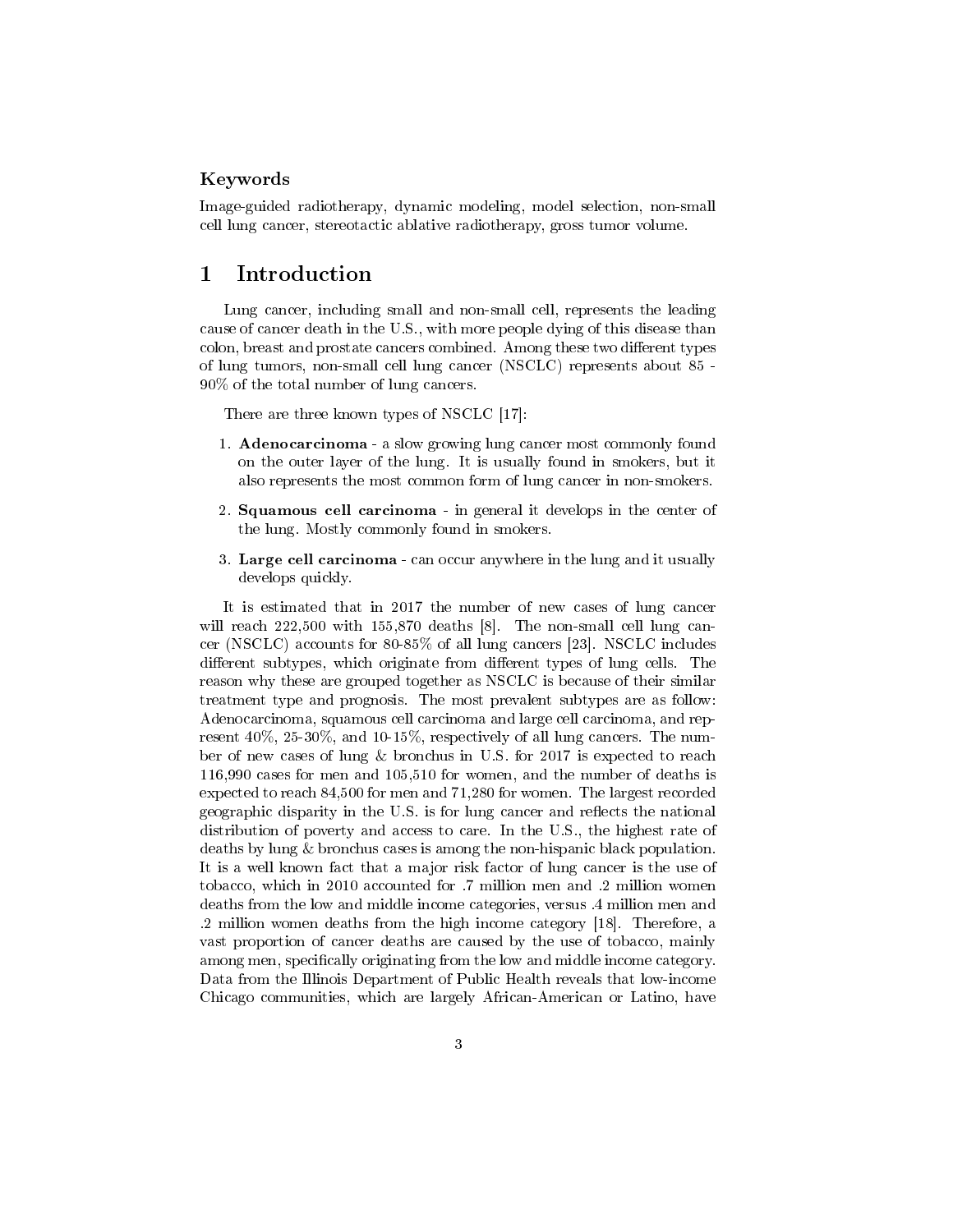cancer rates up to double the national average. In Illinois, the estimated number of new cases of lung & bronchus cancer is 8,600 with 6,470 estimated deaths in 2017 [4]. In Illinois, the number of male lung  $\&$  bronchus cases exceed that of female cases (the incidence rates are 81 male versus 58.5 female per 100,000 during 2009-2013) [4].

Despite the successes obtained by the latest advancement in detection and treatment and the reduction in the use of tobacco, the fight against cancer requires advancements in basic research to improve both detection and treatment.

The main goal of our research study is to identify the best model that fits the following two treatment options: Stereotactic body radiation therapy (SBRT), also known as stereotactic ablative radiotherapy (SABR), and standard therapy (ST) for NSCLC. Both regimen options use image-guided radiation therapy as a tool for improving the precision and accuracy of treatment delivery.

SABR represents a choice of treatment that gives a large dose of radiation concentrated at the tumor, while the neighboring organs receive limited amounts of that radiation. This treatment option represents a recent implementation in the field of radiation oncology, promises high rates of local control for NSCLC, and represents a good alternative for non-surgical tumors. In our study, we use linear and non-linear simulations for empirical, as well as theoretical models. The goal of our study is to estimate parameter values, which lead to predictive conclusions regarding tumor dynamics under therapy, and the validity of our models. Behavior of such quantities and their evolution across models and patient data may help assist the radiation oncologists in the development of dosing recommendations.

Fitting results from our numerical simulations suggest that not only that models apply differently to patient data, but also, they differ from one treatment regimen to the other. For the SABR patients the non-linear model derived from fluid mechanics laws overall outperforms the rest of the studied models, and for the standard treatment the logistic model seems to better represent patient data. Results also suggest that using a heterogeneous two population model, the evolution under therapy of the two populations, live and dead, can be described as "simple" and "crossed". These behaviors differ from model to model with an exponential incline more towards the "simple" case. A discussion regarding parameter findings can be found inside the Conclusions Sections.

Our mathematical model distinguishes from the majority of existing approaches in that it makes use of the linear quadratic model used in the radiation oncological field and therefore, includes parameters related to tumor's radio-sensitivity. Our hope is that using predictions related to these two treatment regimens, oncologists can better choose between the most effective and less toxic alternative for their lung cancer patients.

The outline of our paper is as follows. In Section 2, we introduce the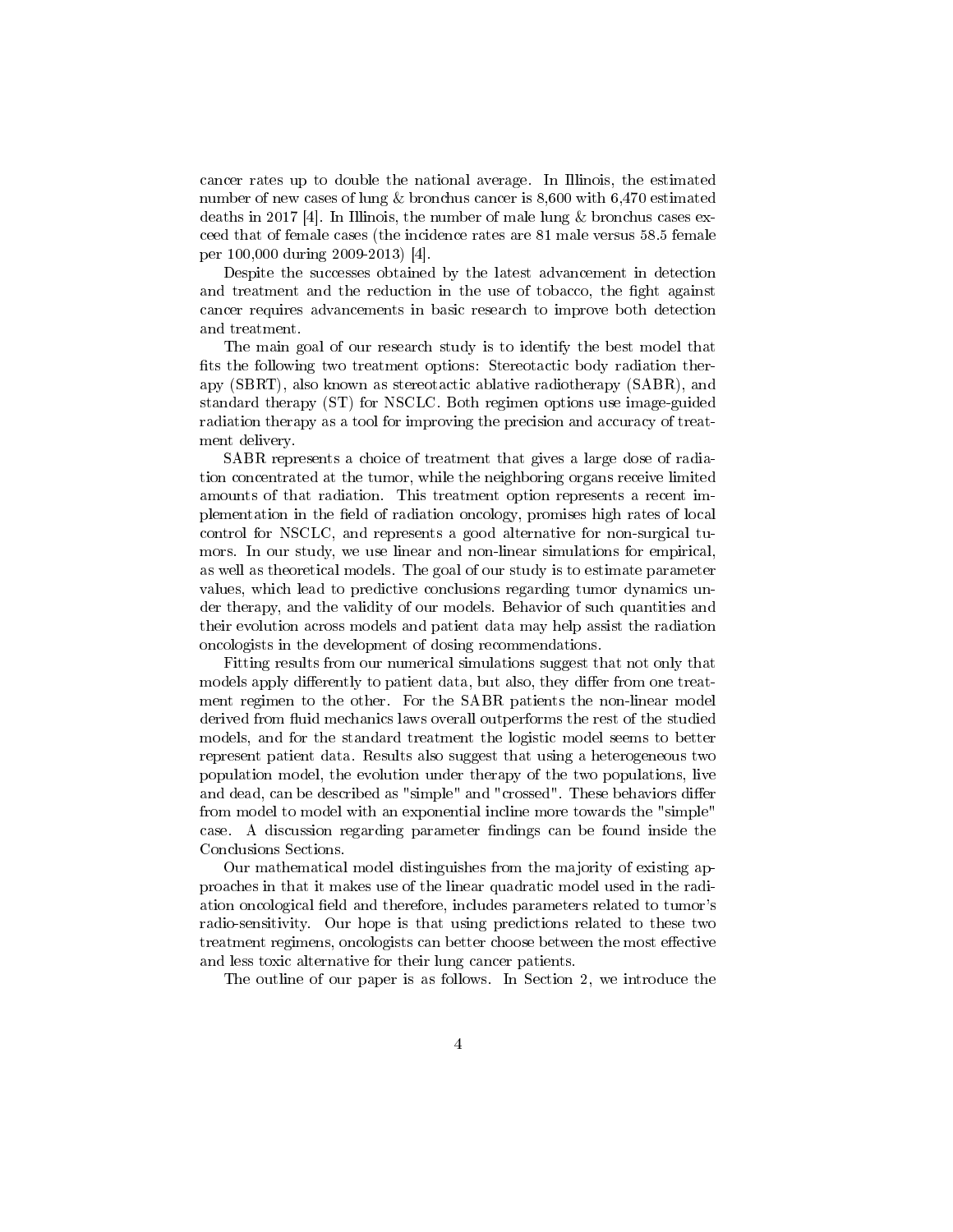methodology, the ODE models, results from numerical simulations, and statistical analysis. In Section 3, we draw conclusions related to each treatment regimen. In Section 4, we discuss shortcomings related to using our models and future work.

## 2 Methods

Our study investigates the tumor dynamics using patient data representing gross tumor volume (GTV), for NSCLC patients, treated using the SABR and standard regimens. Our model assumes that tumor cell population is heterogeneous, and therefore divided into live and dead cells. Patient data originating from two datasets [21] were used for this study. Individual patient data was fitted to our model and parameter values were used to create inferences about the appropriateness of the models used in this study.

The linear-quadratic equation will be used to model the effects of radiotherapy. After each fractionated dose a proportion of the cells will die and the remainder of the cells survive treatment.

The surviving fraction,  $S$  [Appendix C], can be written

$$
S = \exp(-\alpha d - \beta d^2),\tag{1}
$$

where  $S$  represents the surviving fraction,  $d$  is the dose per fraction, and  $\alpha$  and  $\beta$  are the linear and quadratic coefficients, representing tumor radiosensitivity. To limit the infinite combinations of  $\alpha$  and  $\beta$  the ratio is fixed to 10  $Gy^{-1}$ , thereby requiring estimation of  $\alpha$  only.

#### 2.1 ODE model

Our study explicitly investigates the tumor dynamics using patient data representing gross tumor volume (GTV), for NSCLC patients, treated using the SABR and standard regimens. Our model assumes that tumor cell population is heterogeneous, and therefore divided into live and dead cells. Our mathematical model includes a "point-to-point" approach used to fit GTV data in order to find parameter values. Using the linear-quadratic described by Eq. 1, the "point-to-point" method is described by the following scheme [20]

$$
\begin{cases}\nV_l(t + \Delta t) = V_l(t)S, \\
V_d(t + \Delta t) = V_d(t) + V_l(t)[1 - S],\n\end{cases}
$$
\n(2)

with  $(\Delta t)$  representing an infinitesimal amount of time after the fractionated dose is delivered, and the scheme

$$
\begin{cases}\n\frac{dV_l}{dt} = f(V_l),\\ \n\frac{dV_d}{dt} = -cV_d,\\ \nV = V_l + V_d,\n\end{cases}
$$
\n(3)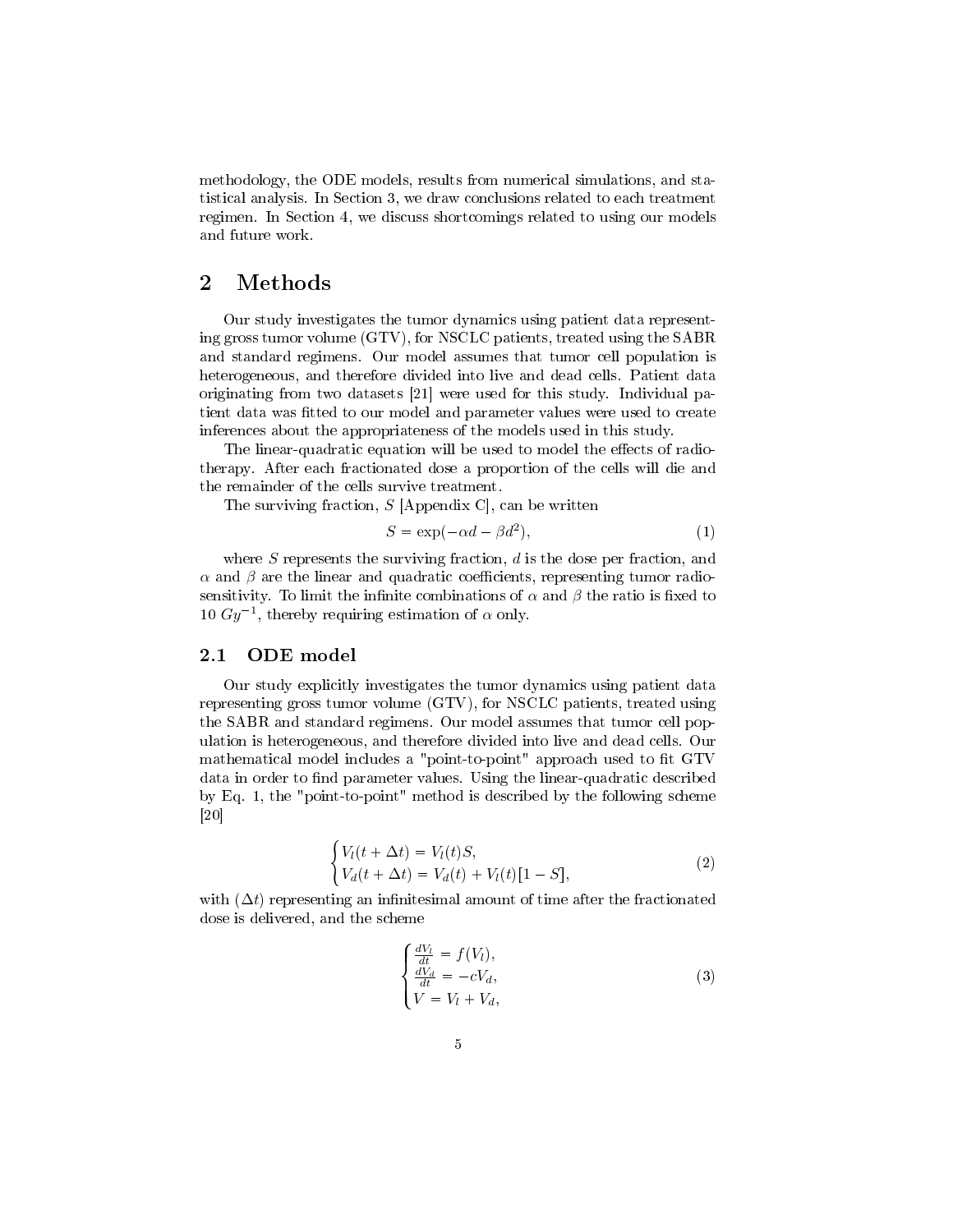where  $f(V_l)$  is the growth term,  $V_l$  is the volume of living tumor cells,  $V_d$  is the volume of dead cells, and  $c$  is the clearance rate.

Figure 1 summarizes the method used to model GTV at the time each fractionated dose is delivered.



Figure 1: Two population tumor growth model.

To accomplish this, several ODE models for tumor growth were considered. Tariq et. al. [20] studied a two population model with the growth terms described by exponential and logistic functions. Exponential growth assumes that all vital nutrients are available in abundance and places no constraints on growth. This assumption is reasonable for small tumors like stage 1 NSCLC with tumor diameter less than 5 cm [21]. We expand these approaches and consider growths described by functions with empirical grounds as well as non-linear functions derived from theoretical fluid mechanics laws.

The ODE growth models for the live cell population representing Eq. (3a), can be described as follow:

• Exponential

$$
\frac{dV_l}{dt} = kV_l,\t\t(4)
$$

• Hyper-logistic

$$
\frac{dV_l}{dt} = kV_l^{\eta} \left(1 - \frac{V_l}{M}\right)^{\zeta},\tag{5}
$$

with  $\eta = 1$  and  $\zeta = 1$ . Parameter M represents the carrying capacity.

• Hyper-Gompertz

$$
\frac{dV_l}{dt} = kV_l \left( \ln \frac{M}{V_l} \right)^{\gamma},\tag{6}
$$

with  $\gamma = 1$ .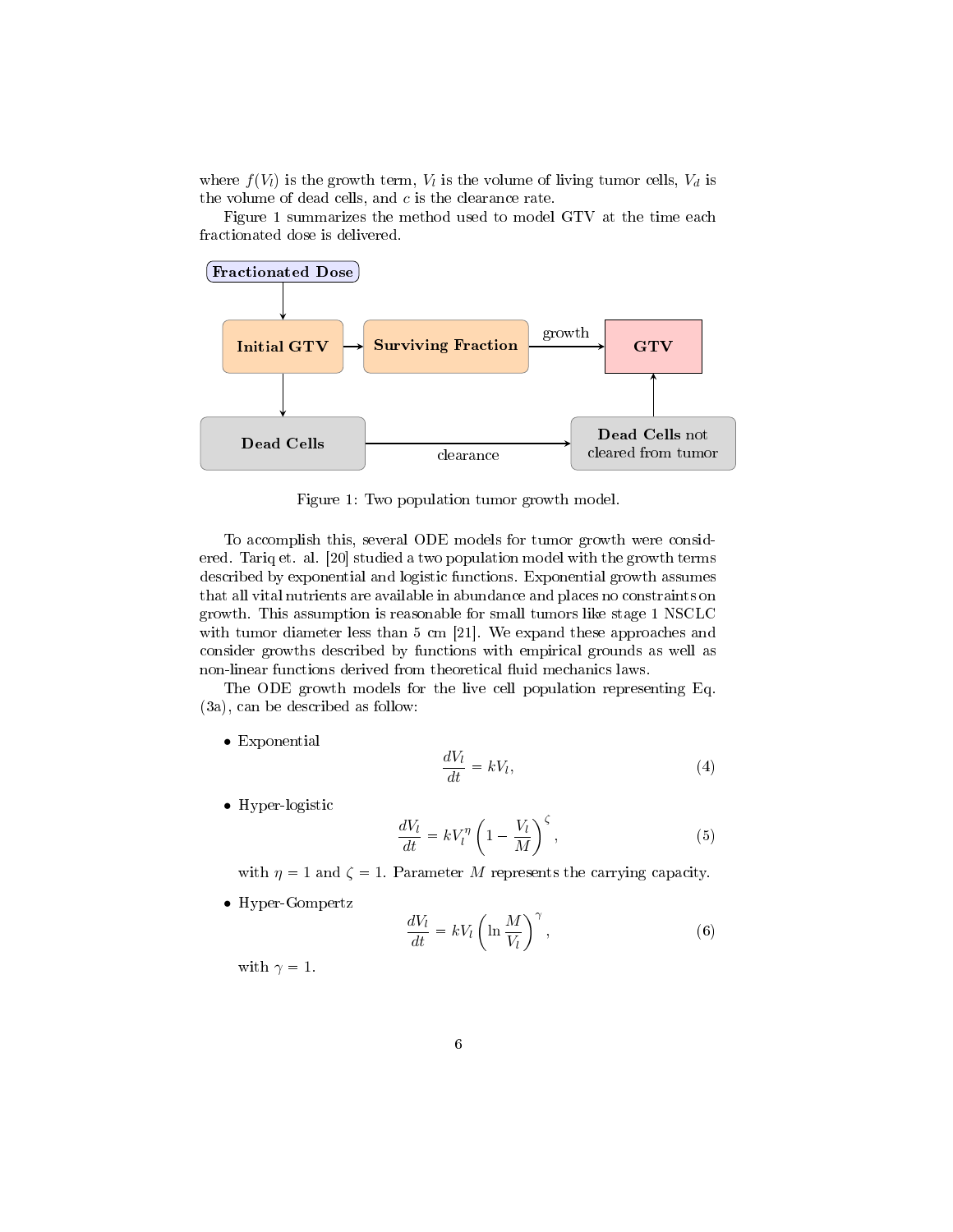• Richards

$$
\frac{dV_l}{dt} = kV_l \left(1 - \left(\frac{V_l}{M}\right)^{\gamma}\right). \tag{7}
$$

• Von-Bertalanffy

$$
\frac{dV_l}{dt} = kV_l^{\frac{2}{3}} \left( 1 - \left(\frac{V_l}{M}\right)^{\frac{1}{3}} \right). \tag{8}
$$

• A dimensional radial growth model based on Darcy's Law includes diffusion length and vasculature parameters [10]. The radial growth model can be written

$$
\frac{dV_l}{dt} = 3^{2/3} (4\pi)^{1/3} kL(1 - B)V_l^{2/3} + kBV_l,
$$
\n(9)

where  $L = 0.007$  is the diffusion length and  $B = 0.54$  is the vasculature [11].

| Model           | Abbreviation | Parameters                | Growth Term Equation $#$ |
|-----------------|--------------|---------------------------|--------------------------|
| Exponential     | EXP          | $\alpha, k, c$            |                          |
| Logistic        | LOG          | $\alpha, k, M, c$         | 5                        |
| Gompertz        | GOM          | $\alpha, k, M, c$         | 6                        |
| Richards        | RIC.         | $\alpha, k, M, c, \gamma$ |                          |
| Von Bertalanffy | VВ           | $\alpha, k, M, c$         |                          |
| Radial          | 3D           | $\alpha, k, c$            |                          |

Table 1: Summary of models.

### 2.2 Numerical implementation

Numerical implementation for the models described in this section include a combination of random search procedures, using pseudo-random seeds, and interior point methods. Linear and non-linear solvers were constructed to allow for numerical results of the "point-to-point" scheme described by Eq. (2). In some circumstances, when the number of data points were small and analytical solutions were computationally permissive, models were plotted as continuous piecewise functions. This allowed for further statistical analysis to be conducted including confidence bands. In other cases, solution recursion and numerical solving methods were too computationally expensive to permit plotting continuous solutions and the "point-to-point" scheme was used to study model behavior. The varying methods of plotting did not impact parameter fitting or model comparison statistics.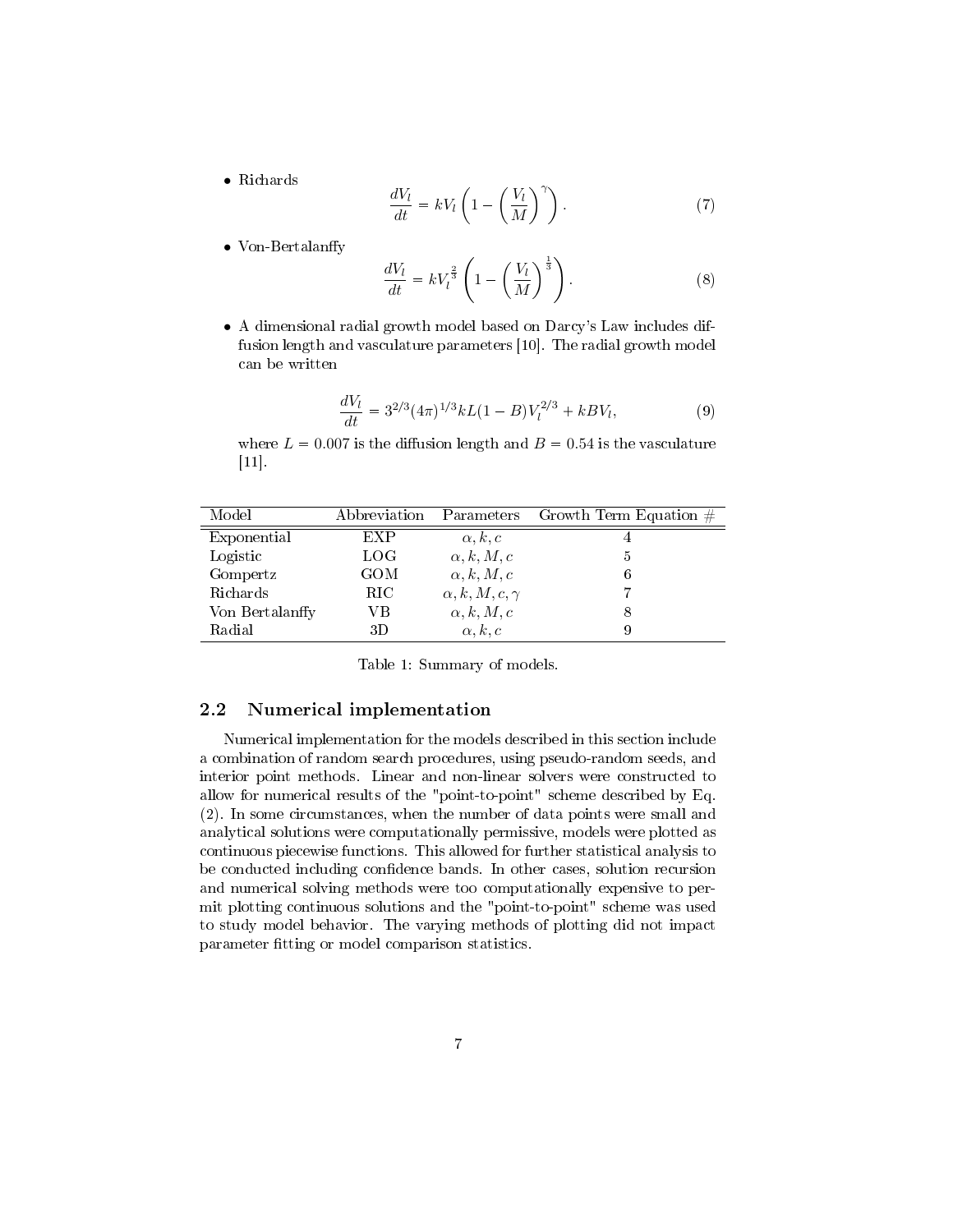#### 2.3 Uncertainty analysis and parameter estimation

Models are calibrated to each patient by estimating the model parameters listed in table 1 using the maximum likelihood estimation (MLE), where the sum-of-squares error (SSE) [2]

$$
SSE = \sum_{t=1}^{T} (V(t, \mathbf{p}) - v_t)^2, \qquad (10)
$$

where  $V$  is the measured GTV right before the  $t^{th}$  fraction,  ${\bf p}$  is the parameter vector including the error  $\sigma$ , T is the total number of fractions for an individual patient, and  $v_t$  is the corresponding modeled GTV. Constrained optimization is conducted for model parameters using a combination of random search, using pseudo random seeds, and interior point methods. Constraints are chosen to allow freedom for models to fit individual patients' response to radiotherapy.

| Parameter  | Description                   | Units     | Constraints       |
|------------|-------------------------------|-----------|-------------------|
|            | proliferation rate            | $d^{-1}$  | $[.001-.999]$     |
| $\alpha$   | radio-sensitivity parameter   | $Gy^{-1}$ | $[.001 - 999]$    |
| M          | carrying capacity             | cc        | $[V_{(0)} - 100]$ |
| $\epsilon$ | clearance rate for dead cells | $d^{-1}$  | $[.001-.999]$     |
| $\sim$     | shape exponent                |           | $[.001 - 10]$     |

Parameter constraints for each dataset are shown in tables 2 and 3.

| Table 2: SABR model parameters. |  |
|---------------------------------|--|
|---------------------------------|--|

| Parameter  | Description                   | Units     | Constraints        |
|------------|-------------------------------|-----------|--------------------|
| k.         | proliferation rate            |           | $[.001-.999]$      |
| $\alpha$   | radio-sensitivity parameter   | $Gy^{-1}$ | $[.001-.999]$      |
| M          | carrying capacity             | cc        | $[N_{(0)} - 1000]$ |
| $\epsilon$ | clearance rate for dead cells | $d^{-1}$  | $[.001-.999]$      |
| $\sim$     | shape exponent                |           | $[.001 - 10]$      |

Table 3: Standard therapy model parameters.

To limit the infinite combinations of the radio-sensitivity parameters  $\alpha$ and  $\beta$ , the ratio is fixed to 10  $Gy^{-1}$ , thereby requiring estimation of  $\alpha$  only. Since the number of parameters for some of the considered models exceeds existing data points, some were kept fixed (i.e. the diffusion length,  $L = 0.007$ , and the vascularization parameter,  $B = 0.54$  [11]). Pearson correlation analysis is also performed to determine statistically significant dependencies between estimated parameters. Some of the parameters show high correlation as shown in table 4 for the models under consideration. Correlation values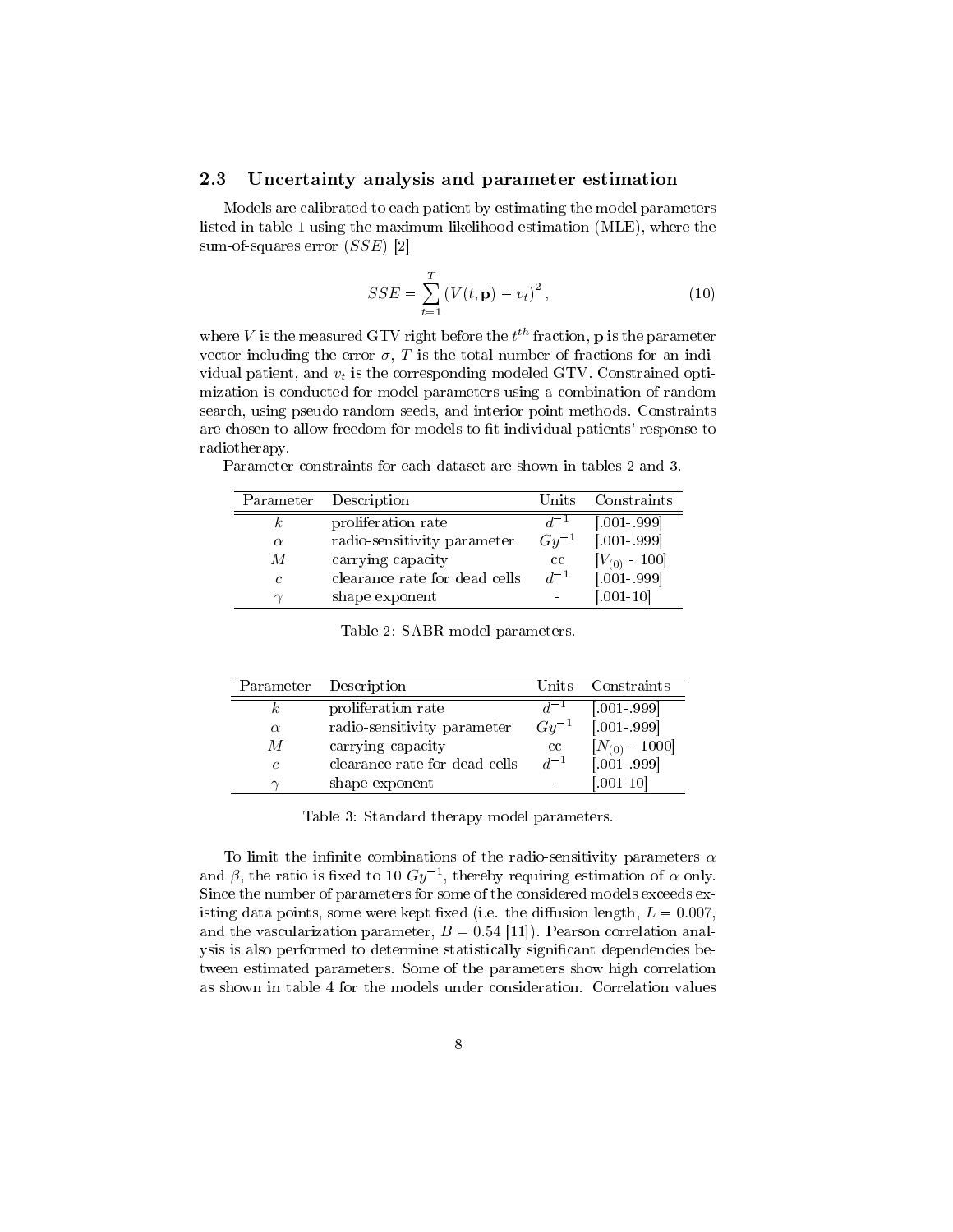close to 1 indicate that it may not be possible to estimate respective parameters separately. Table 4 suggests that such high correlation exists between parameters  $\alpha$  and k, suggesting a positive high dependence for the Gompertz and logistic models for the standard regimen and 3D model for the SABR regimen. Another such high dependence exists between the carrying capacity,  $M$ , and clearing rate,  $c$ , for the same Gompertz and logistic models used for standard regimen.

|            |                  | $\alpha$ | М | $\mathcal{C}$ |            |                  | $\alpha$ | М | $\mathcal{C}$ |
|------------|------------------|----------|---|---------------|------------|------------------|----------|---|---------------|
| 3D         | $\alpha$         |          |   |               | 3D         | $\alpha$         |          |   |               |
|            | $\boldsymbol{k}$ |          |   |               |            | $\boldsymbol{k}$ | 0.96     |   |               |
| EXP        | $\alpha$         |          |   |               | <b>EXP</b> | $\alpha$         |          |   |               |
|            | $\boldsymbol{k}$ |          |   |               |            | $\boldsymbol{k}$ |          |   |               |
| GOM        | $\alpha$         |          |   |               | GOM        | $\alpha$         |          |   |               |
|            | $\boldsymbol{k}$ | 0.9957   |   |               |            | $\boldsymbol{k}$ | 0.742    |   | 0.659         |
|            | $\boldsymbol{M}$ |          |   | 0.98          |            | $\boldsymbol{M}$ |          |   |               |
| <b>LOG</b> | $\alpha$         |          |   |               | <b>LOG</b> | $\alpha$         |          |   |               |
|            | $\boldsymbol{k}$ |          |   |               |            | $\boldsymbol{k}$ |          |   |               |
|            | $\boldsymbol{M}$ |          |   | 0.9848        |            | М                |          |   |               |

Table 4: Statistically significant (p-value $< 0.05$ ) parameter correlation statistic. Left: standard therapy regimen. Right: SABR regimen.

To assess goodness of fit the  $\%$  root mean squared error  $(\%RMSE)$  is used by first finding the root mean squared error given by

$$
RMSE = \sqrt{SSE/T},\tag{11}
$$

then dividing by the mean of measured patient GTV  $\bar{V}$ , written as

$$
\%RMSE = RMSE/(\bar{V}) * 100\%.
$$
\n
$$
(12)
$$

Given a group of candidate models, an information-theoretic approach for selection is used. A model with more parameters tends to fit data better than a model with fewer parameters. However, there is a tradeoff when increasing the number of free parameters between decreasing bias and increasing variance [3]. Therefore, model selection using %RMSE alone will likely result in over-fitting and high uncertainty.

## 2.4 Model comparison for the standard treatment and SABR regimens

To achieve a balance between model fit and model complexity and select a parsimonious model, Akaike's Information Criterion AIC is used to compare models for each patient. AIC can be written as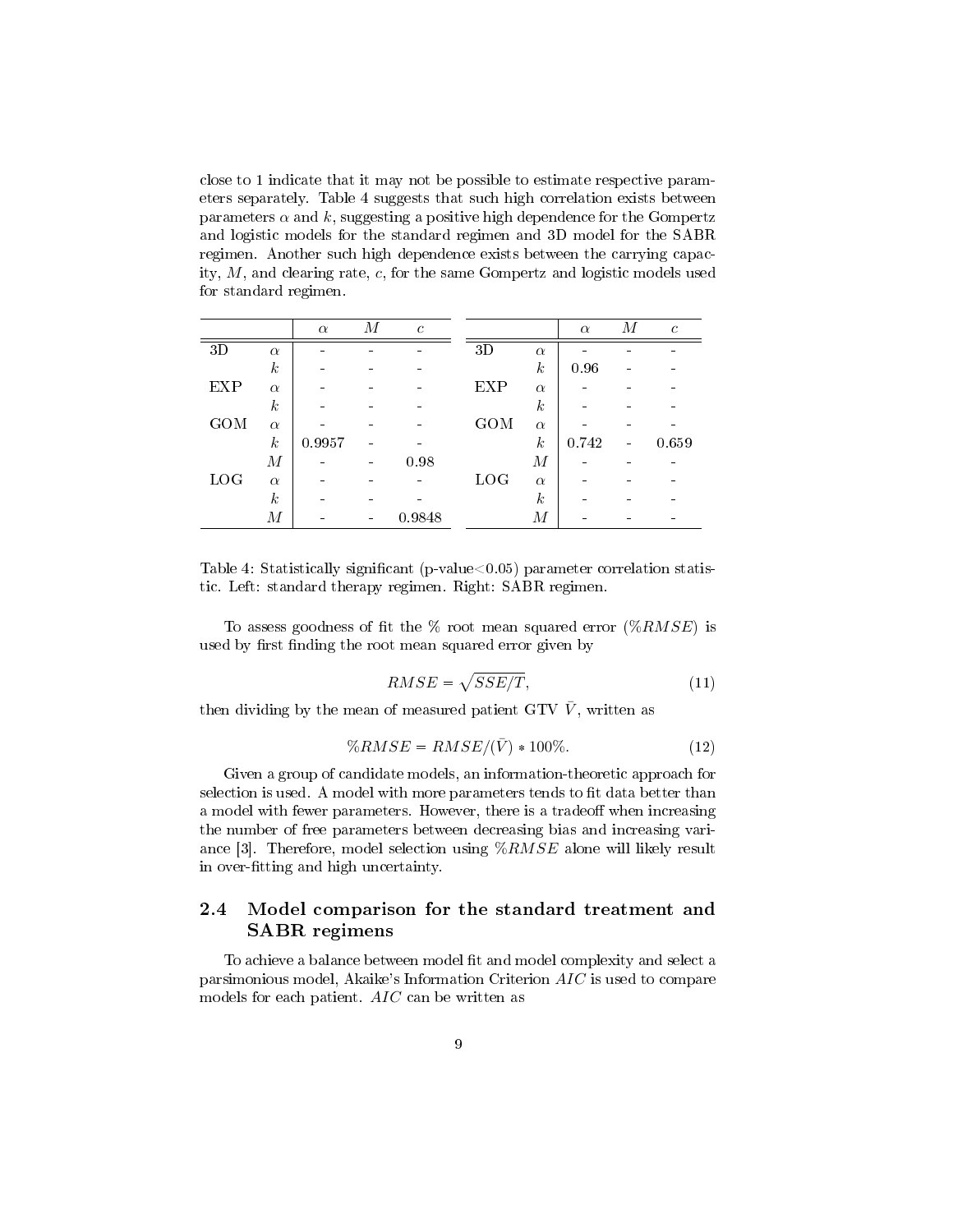$$
AIC = T(\ln(2\pi) + \ln(SSE/T) + 1) + 2p,
$$
\n(13)

where  $p$  is the number of free parameters including the variance. AIC is a heuristic estimator of the more rigorous Kullback-Liebler distance that measures the discrepancy between distributions  $[3]$ . AIC rewards model fit while penalizing free parameters to rank a set of candidate models. When dealing with small samples, as is often the case in oncological modeling, AIC may lead to over-fitting. When possible, a small sample corrected method  $AICc$  [12] is used given by

$$
AICc = AIC + \frac{2p(p+1)}{T - p - 1}.
$$
\n
$$
(14)
$$

Though not ideal, AIC is used for the 5 sample SABR data, as calculating AICc results in comparing infinite values. The AIC difference  $(\Delta_i)$  for model i is calculated using

$$
\Delta_i = AIC_i - AIC_{min},\tag{15}
$$

or

$$
\Delta_i = AICc_i - AICc_{min},\tag{16}
$$

when AICc is calculable. As a general rule, candidate models with  $\Delta_i$  < 2 have substantial support,  $4 < \Delta_i < 7$  have considerably less support, and  $\Delta_i$  $> 10$  might be omitted from future consideration [3].  $\Delta_i$  is also useful for calculating Akaike Weights  $(w_i)$  given by

$$
w_i = \frac{\exp(-0.5\Delta_i)}{\sum_{r=1}^{R} \exp(-0.5\Delta_r)},
$$
\n(17)

which gives the relative likelihood for each of the candidate models. The  $w_i$ can be interpreted as the probability that model  $i$  is the best model, given the data and set of candidate models  $(\Delta_r)$  [3].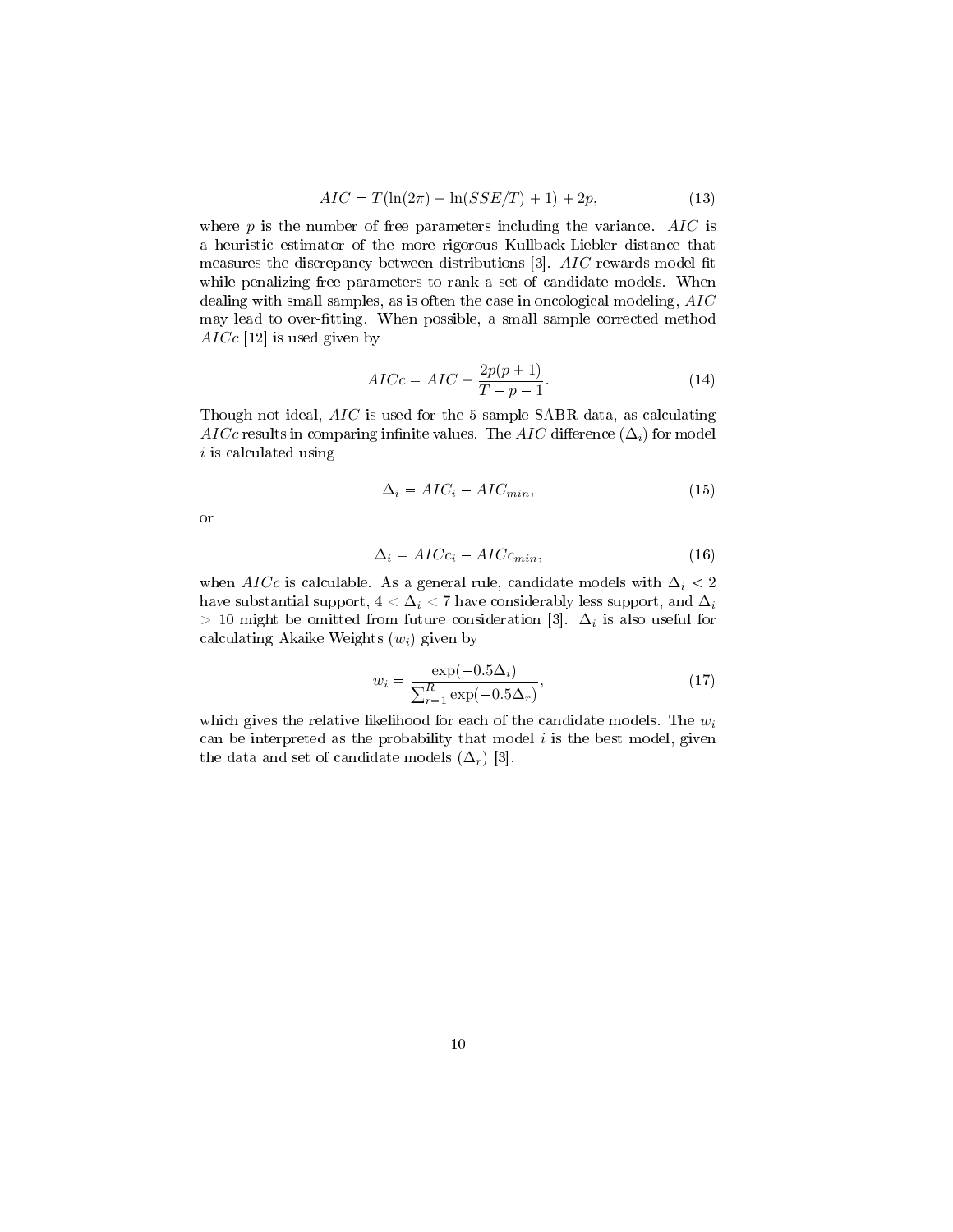| Patient                 | Model         | $\boldsymbol{p}$        | $\sqrt[6]{RMSE}$ | $\overline{AIC}$ | AICc                   | $\Delta_i$       | $\boldsymbol{w}_i$ |
|-------------------------|---------------|-------------------------|------------------|------------------|------------------------|------------------|--------------------|
| $\overline{1}$          | 3D            | $\bf 4$                 | 7.57             | 3.31             | $\overline{\bf 16.65}$ | $\overline{0}$   | $0.50\,$           |
|                         | EXP           | $\overline{4}$          | 7.58             | 3.33             | $16.66\,$              | $0.01\,$         | 0.498              |
|                         | <b>LOG</b>    | $\overline{5}$          | $7.55\,$         | $5.28\,$         | 35.28                  | 18.63            | 0.00005            |
|                         | GOM           | $5\,$                   | 8.69             | $7.52\,$         | 37.52                  | 20.87            | 0.00001            |
| $\,2$                   | $3\mathrm{D}$ | $\overline{\mathbf{4}}$ | 4.93             | $-11.55$         | 1.78                   | $\boldsymbol{0}$ | 0.52               |
|                         | <b>EXP</b>    | $\overline{4}$          | 5.12             | $-11.33$         | 2.00                   | 0.22             | 0.46               |
|                         | GOM           | $\bf 5$                 | 2.95             | $-20.57$         | 9.43                   | 7.65             | 0.01               |
|                         | <b>LOG</b>    | $5\,$                   | 2.54             | $-20.16$         | 9.84                   | 8.06             | 0.009              |
| $\overline{3}$          | <b>EXP</b>    | $\bf 4$                 | 1.23             | 7.15             | $\infty$               | $\boldsymbol{0}$ | 0.45               |
|                         | 3D            | $\overline{4}$          | $1.25\,$         | $7.36\,$         | $\infty$               | .21              | $0.40\,$           |
|                         | <b>LOG</b>    | $\overline{5}$          | 1.27             | 9.46             | $\infty$               | $2.32\,$         | $0.14\,$           |
|                         | GOM           | $5\,$                   | 2.37             | 15.7             | $\infty$               | $8.6\,$          | 0.006              |
| $\overline{\mathbf{4}}$ | <b>EXP</b>    | $\,4\,$                 | 2.50             | 5.12             | $\infty$               | $\overline{0}$   | 0.36               |
|                         | $3\mathrm{D}$ | $\overline{4}$          | 2.50             | $5.12\,$         | $\infty$               | 0.001            | $0.36\,$           |
|                         | <b>LOG</b>    | $\bf 5$                 | 2.49             | 7.08             | $\infty$               | 1.96             | 0.14               |
|                         | GOM           | $5\,$                   | 2.50             | 7.12             | $\infty$               | $2.01\,$         | 0.13               |
| $5\,$                   | $3\mathrm{D}$ | $\overline{\mathbf{4}}$ | 2.09             | 15.2             | $\infty$               | $\boldsymbol{0}$ | 0.38               |
|                         | <b>EXP</b>    | $\overline{4}$          | 2.09             | 15.2             | $\infty$               | 0.0006           | 0.37               |
|                         | <b>LOG</b>    | $\bf 5$                 | 2.09             | 17.25            | $\infty$               | $2.0\,$          | 0.14               |
|                         | GOM           | $5\,$                   | 2.11             | 17.3             | $\infty$               | $2.06\,$         | 0.13               |
| $\,6\,$                 | $3\mathrm{D}$ | $\overline{4}$          | 9.83             | 18.7             | $\infty$               | $\boldsymbol{0}$ | 0.36               |
|                         | <b>EXP</b>    | $\overline{4}$          | 9.84             | 18.7             | $\infty$               | 0.002            | 0.36               |
|                         | <b>GOM</b>    | $\bf 5$                 | 9.61             | 20.5             | $\infty$               | 1.77             | 0.15               |
|                         | LOG           | $\boldsymbol{5}$        | 9.83             | 20.75            | $\infty$               | $2.0\,$          | 0.13               |
| $\overline{7}$          | <b>EXP</b>    | $\overline{\mathbf{4}}$ | 2.86             | 5.14             | $\infty$               | $\boldsymbol{0}$ | 0.37               |
|                         | 3D            | $\overline{4}$          | 2.86             | $5.15\,$         | $\infty$               | 0.006            | 0.37               |
|                         | LOG           | $\bf 5$                 | 2.86             | 7.15             | $\infty$               | 2.01             | 0.14               |
|                         | <b>GOM</b>    | $5\,$                   | 2.95             | 7.47             | $\infty$               | 2.33             | 0.12               |
| $8\,$                   | <b>EXP</b>    | $\overline{\mathbf{4}}$ | 0.82             | $-1.14$          | $\infty$               | $\boldsymbol{0}$ | 0.65               |
|                         | $3\mathrm{D}$ | $\overline{4}$          | 0.75             | 0.21             | $\infty$               | 1.35             | 0.33               |
|                         | <b>LOG</b>    | 5                       | 1.45             | 8.86             | $\infty$               | 8.94             | 0.007              |
|                         | <b>GOM</b>    | $\bf 5$                 | 1.30             | 7.8              | $\infty$               | 10.0             | 0.004              |
| $\boldsymbol{9}$        | <b>GOM</b>    | $\overline{5}$          | 0.79             | $-5.99$          | $\infty$               | $\boldsymbol{0}$ | 0.999              |
|                         | EXP           | $\overline{\mathbf{4}}$ | 4.48             | 9.35             | $\infty$               | 15.34            | 0.0005             |
|                         | LOG           | $\bf 5$                 | 4.48             | 11.4             | $\infty$               | 17.34            | 0.0002             |
|                         | 3D            | $\overline{4}$          | 6.01             | 12.3             | $\infty$               | 18.28            | 0.0001             |
| 10                      | GOM           | $\overline{5}$          | 0.14             | $-10.21$         | $\infty$               | $\boldsymbol{0}$ | 0.67               |
|                         | <b>EXP</b>    | $\overline{4}$          | $0.22\,$         | $-7.52$          | $\infty$               | 2.68             | 0.18               |
|                         | LOG           | 5                       | $0.22\,$         | $-5.90$          | $\infty$               | 4.30             | 0.08               |
|                         | 3D            | $\overline{4}$          | $0.27\,$         | $-5.68$          | $\infty$               | 4.52             | $0.07\,$           |
| 11                      | <b>EXP</b>    | $\overline{4}$          | $0.83\,$         | $-1.14$          | $\infty$               | $\boldsymbol{0}$ | 0.36               |
|                         | $3\mathrm{D}$ | $\overline{4}$          | $0.83\,$         | $-1.14$          | $\infty$               | .0001            | $\rm 0.36$         |
|                         | LOG           | $\overline{5}$          | 0.39             | 0.12             | $\infty$               | 1.26             | 0.19               |
|                         | GOM           | $\bf 5$                 | 0.88             | $1.5\,$          | $\infty$               | 2.64             | 0.01               |
|                         |               |                         |                  |                  |                        |                  |                    |

Table 5: SABR model statistics.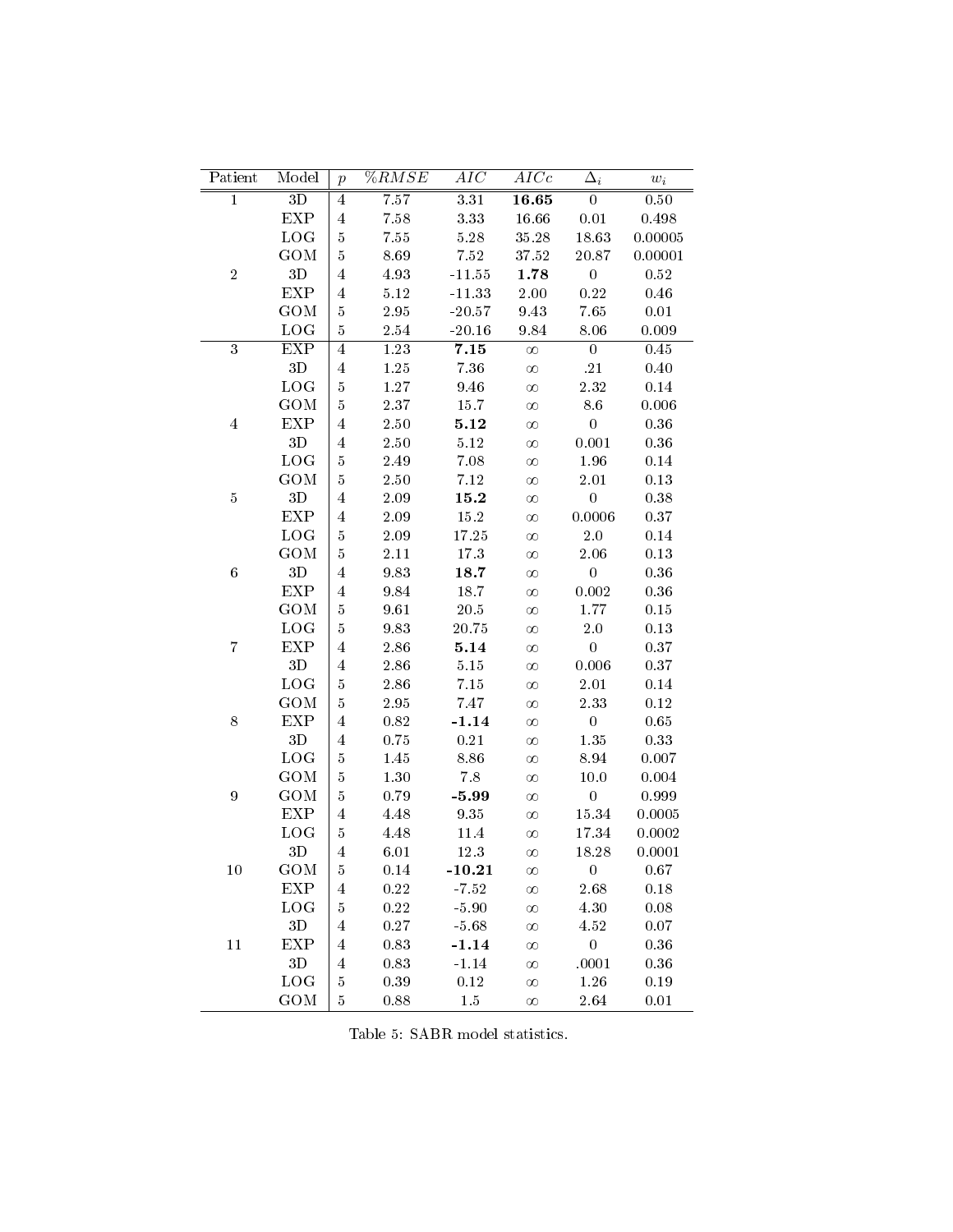| Patient        | Model             | $\mathcal{p}$ | %RMSE | AIC    | AICc | $\Delta_i$ | $w_i$           |
|----------------|-------------------|---------------|-------|--------|------|------------|-----------------|
| $\overline{2}$ | LOG               | 5             | 2.65  | 275    | 277  | $\Omega$   | 0.999           |
|                | <b>EXP</b>        | 4             | 3.50  | 290.93 | 292  | 15.04      | 0.0005          |
|                | 3D                | 4             | 3.69  | 294.31 | 296  | 18.42      | 0.0001          |
|                | GOM               | 5             | 3.93  | 300.27 | 303  | 25.21      | $3.4 * 10^{-6}$ |
| 3              | <b>EXP</b>        | 4             | 10.86 | 232.51 | 234  | $\Omega$   | 0.36            |
|                | 3D                | 4             | 10.94 | 232.95 | 235  | 0.45       | 0.28            |
|                | <b>LOG</b>        | 5             | 10.56 | 233    | 235  | 1.26       | 0.19            |
|                | GOM               | 5             | 10.60 | 233.08 | 236  | 1.48       | 0.17            |
| 4              | LOG               | 5             | 5.96  | 266    | 268  | $\Omega$   | 0.53            |
|                | GOM               | 5             | 6.05  | 266.91 | 269  | 0.97       | 0.33            |
|                | 3D                | 4             | 6.47  | 269.34 | 271  | 2.61       | 0.14            |
|                | EXP               | 4             | 7.49  | 278.99 | 280  | 12.26      | 0.001           |
| 9              | EXP               | 4             | 2.37  | 107.85 | 110  | $\Omega$   | 0.36            |
|                | 3D                | 4             | 2.37  | 107.84 | 110  | 0.44       | 0.28            |
|                | $_{\mathrm{LOG}}$ | 5             | 2.30  | 108.19 | 111  | 1.26       | 0.19            |
|                | GOM               | 5             | 2.37  | 110    | 113  | 1.48       | 0.17            |

Table 6: Standard therapy model statistics.

#### 2.5 Radio-sensitivity parameter  $\alpha$  analysis

The two radio-sensitivity parameters  $\alpha$  ( $Gy^{-1}$ ) and  $\beta$  ( $Gy^{-2}$ ) are constants, one representing the linear and the other the quadratic component [Appendix C], characteristic to a certain tumor or tissue. In order to limit the number of varying parameters we consider that  $\frac{\alpha}{\beta} = 10$ , and allow fitting for  $\alpha$  parameter only.

Tables with values for parameter  $\alpha$  from all the numerical simulations are listed in table 7 for the SABR regimen patients, and in table 8 the standard therapy patients included in this study. Table 7 suggests that the logistic model provides on average the highest  $\alpha$  value, while the 3D, the lowest. Since values for this parameter are believed to be around 0.3 [15], we conclude that for this reason only, the logistic model outperforms the rest of the studied models for the SABR case. The standard therapy results, shown in table 8, suggests that the Logistic and Gompertz models indicate larger values for parameter  $\alpha$ . Therefore, if 0.3 is believed to best approximate this parameter, then the standard regimen seems to be better represented by the Gompertz and Logistic models.

The high correlation between  $\alpha$  and k shown in table 4 means that a larger mitosis rate, k, means a higher  $\alpha$  value. While high parameter correlation is an unwanted feature, from a radio-biological perspective this correlation has an expected significance.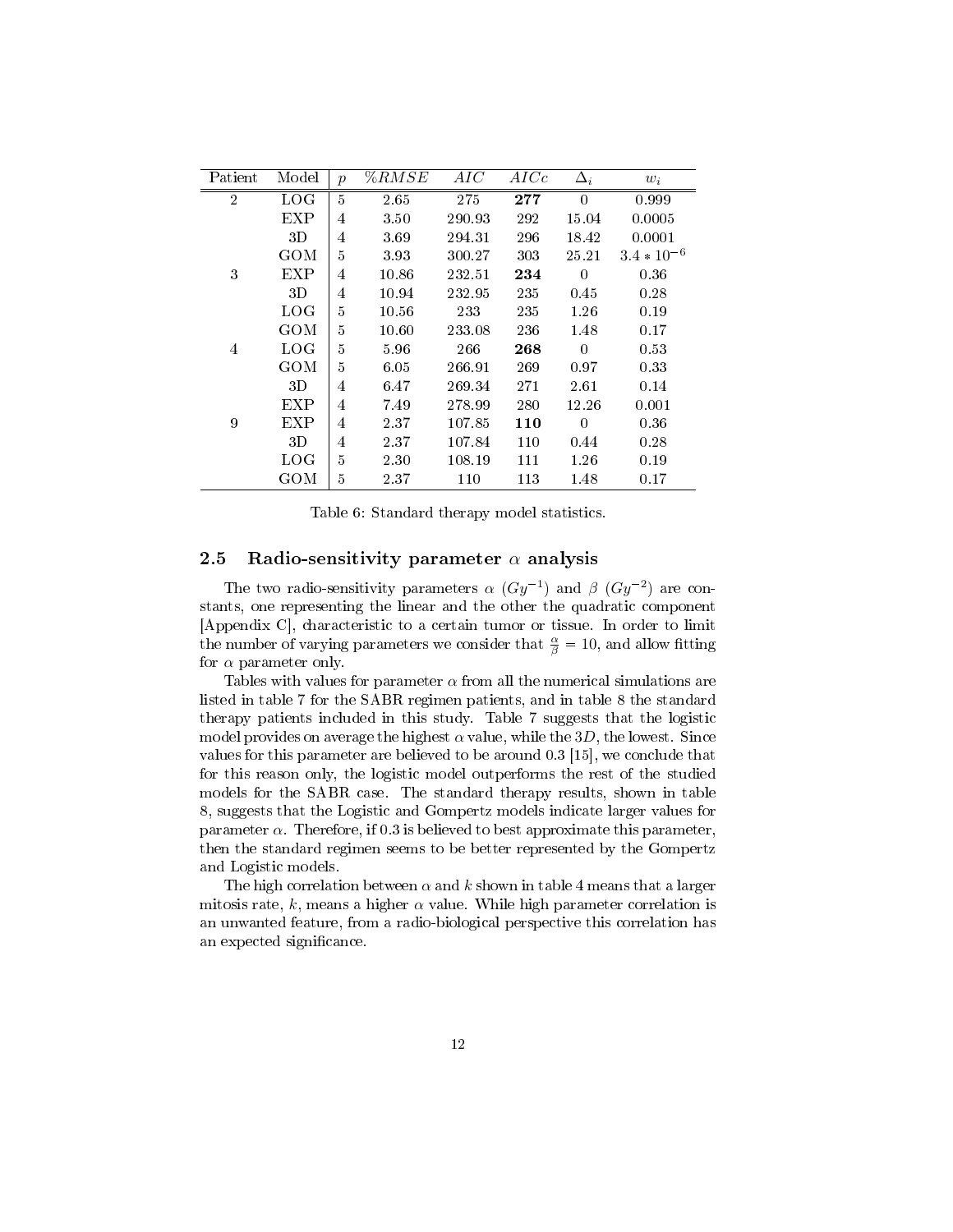| Patient no.    | 3D     | EXP    | GOM    | LOG   |
|----------------|--------|--------|--------|-------|
| 1              | 0.084  | 0.085  | 0.211  | 0.083 |
| 2              | 0.066  | 0.063  | 0.161  | 0.145 |
| 3              | 0.113  | 0.119  | 0.044  | 0.120 |
| 4              | 0.054  | 0.053  | 0.13   | 0.064 |
| 5              | 0.005  | 0.005  | 0.047  | 0.005 |
| 6              | 0.015  | 0.015  | 0.046  | 0.043 |
| 7              | 0.020  | 0.020  | 0.026  | 0.020 |
| 8              | 0.007  | 0.004  | 0.14   | 0.50  |
| 9              | 0.004  | 0.948  | 0.109  | 0.923 |
| 1 <sub>0</sub> | 0.007  | 0.027  | 0.018  | 0.026 |
| 11             | 0.004  | 0.004  | 0.152  | 0.011 |
| Average        | 0.0345 | 0.1221 | 0.0985 | 0.176 |

Table 7: Parameter  $\alpha$  for the SABR regimen.

| Patient no. | 3D    | EXP   | GOM   | LOG   |
|-------------|-------|-------|-------|-------|
|             | 0.020 | 0.021 | 0.021 | 0.015 |
| 3           | 0.051 | 0.052 | 0.245 | 0.130 |
|             | 0.014 | 0.027 | 0.136 | 0.058 |
| 9           | 0.999 | 0.999 | 0.770 | 0.999 |
| Average     | 0.099 | 0.100 | 0.124 | 0.109 |

Table 8: Parameter  $\alpha$  values for the standard regimen.

#### 2.6 Numerical results

Subsections below include simulation results for the growth models considered in this study, and their appropriate confidence bands where possible. SABR patient data includes the dynamics for their respective GTVs for two types of dose fractionation: One arriving from the simulation of two patient data with eight data points (patients 1 and 2), and another from the simulation of nine patient data with five data points (patients 3 through 11). The former category of patients was treated with 7.5  $Gy$  per fraction and the latter with 11  $Gy$  per fraction. Plots representing patient GTV data and numerical simulation results allow for significant differences in prediction behavior. These plots suggest the following. While Figs. 2 and 3 for SABR patients 1 and 2 suggest a fairly constant change in tumor dynamics, patients represented by a reduced number of data points, exhibit a non-constant amount of uncertainty. This could be explained because the larger prescribed dose received by the latter category of patients may induce inflammation over different time intervals. Wider confidence bands for the 5-data points versus 8-data points SABR patients might suggest increased inflammation due to a higher administered dose. Numerical runs for the standard regimen and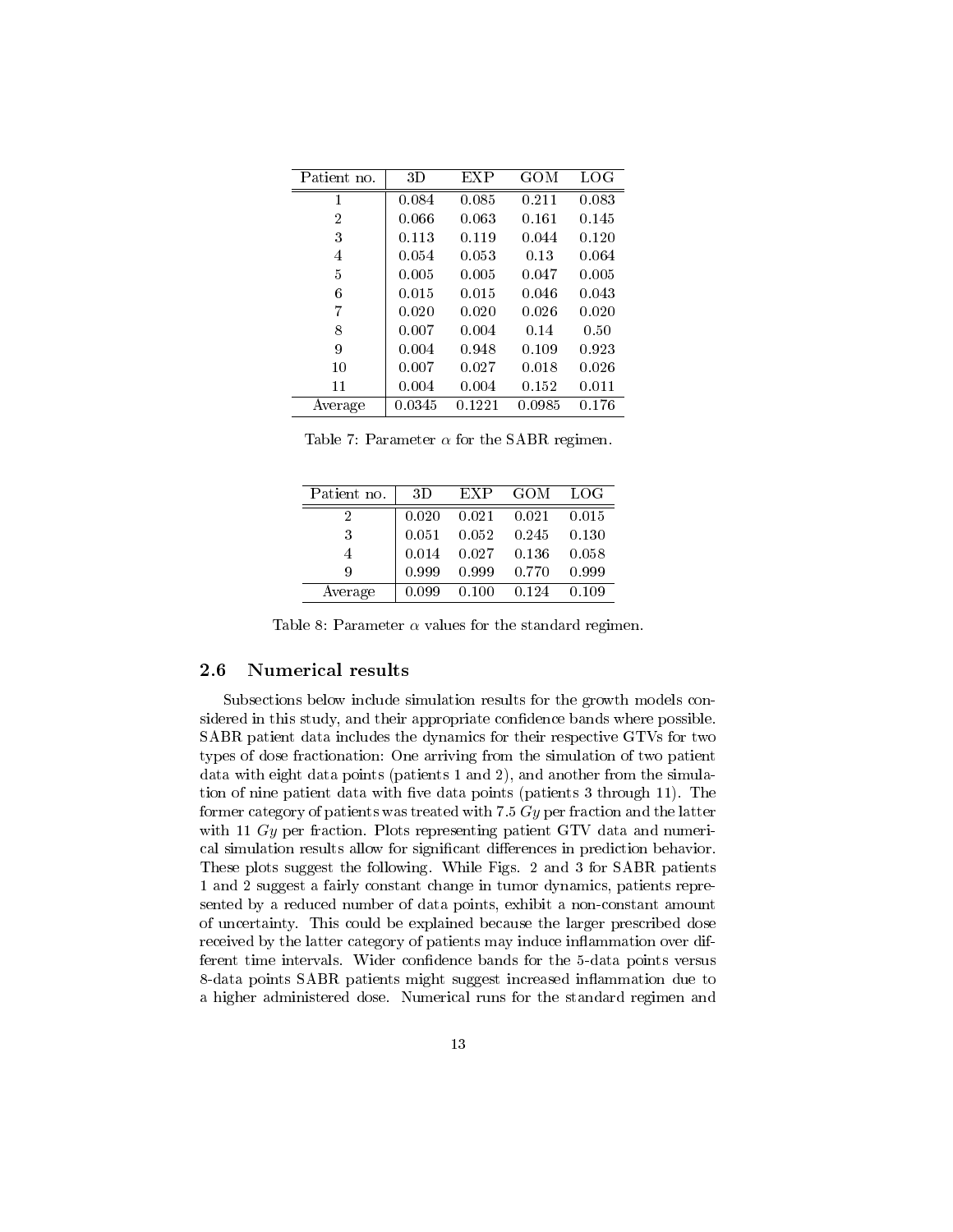for the 3D model do not include confidence bands, because of the methodology used for obtaining the results. From the exponential, Gompertz, and logistic models, the last two seem to provide wider and non-uniform confidence bands. The mean confidence intervals (not shown here) have all data points included in the widest band interval, suggesting that our models might represent a good fit for the type of patient data included in this study.

Our model suggests that the two subpopulations of tumor cells, live and dead, have different behavior which varies from model to model, as well as from patient to patient. The two types of behavior can be regarded as "simple" (i.e. Figs. 6, 7, 8, 9, 10, 20, 22), and "crossed" (i.e. Figs. 11, 18,  $19, 21, 23$ . These two differences are reflected in the clearance coefficient, c. Large c values (i.e.  $> 0.5$  indicates a "simple" behavior, while a smaller c indicates a "crossed" pattern. More research needs to be performed to establish a bifurcation parameter value for these cases. Among the models included in this study the exponential model seems to include the highest clearance rates.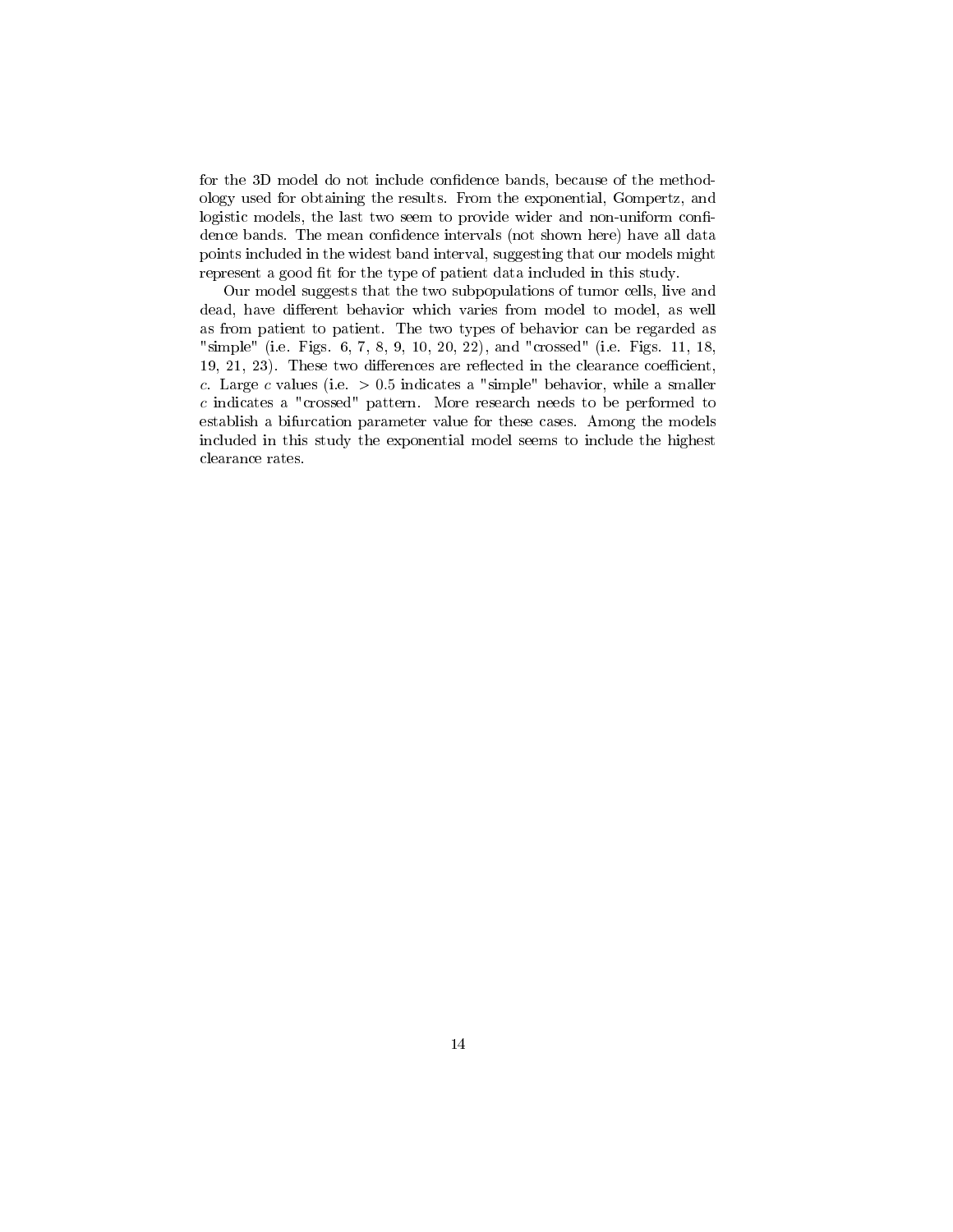#### 2.6.1 Exponential Model



Figure 2: SABR Patient 1 EXP:  $\alpha = 0.085, k =$  $0.456, c = 0.999.$ 



Figure 4: SABR Patient 4 EXP:  $\alpha = 0.053, k =$  $0.087, c = 0.030.$ 



Figure 3: SABR Patient 2 EXP:  $\alpha = 0.063, k =$ 0.328,  $c = 0.784$ .



Figure 5: SABR Patient 8 EXP:  $\alpha = 0.004, k =$  $0.005, c = 0.067.$ 



Figure 6: ST Patient 2 EXP:  $\alpha = 0.021, k = 0.015,$  $c = 0.999$ .



Figure 7: ST Patient 3 EXP:  $\alpha = 0.052, k = 0.027$ ,  $c = 0.713$ .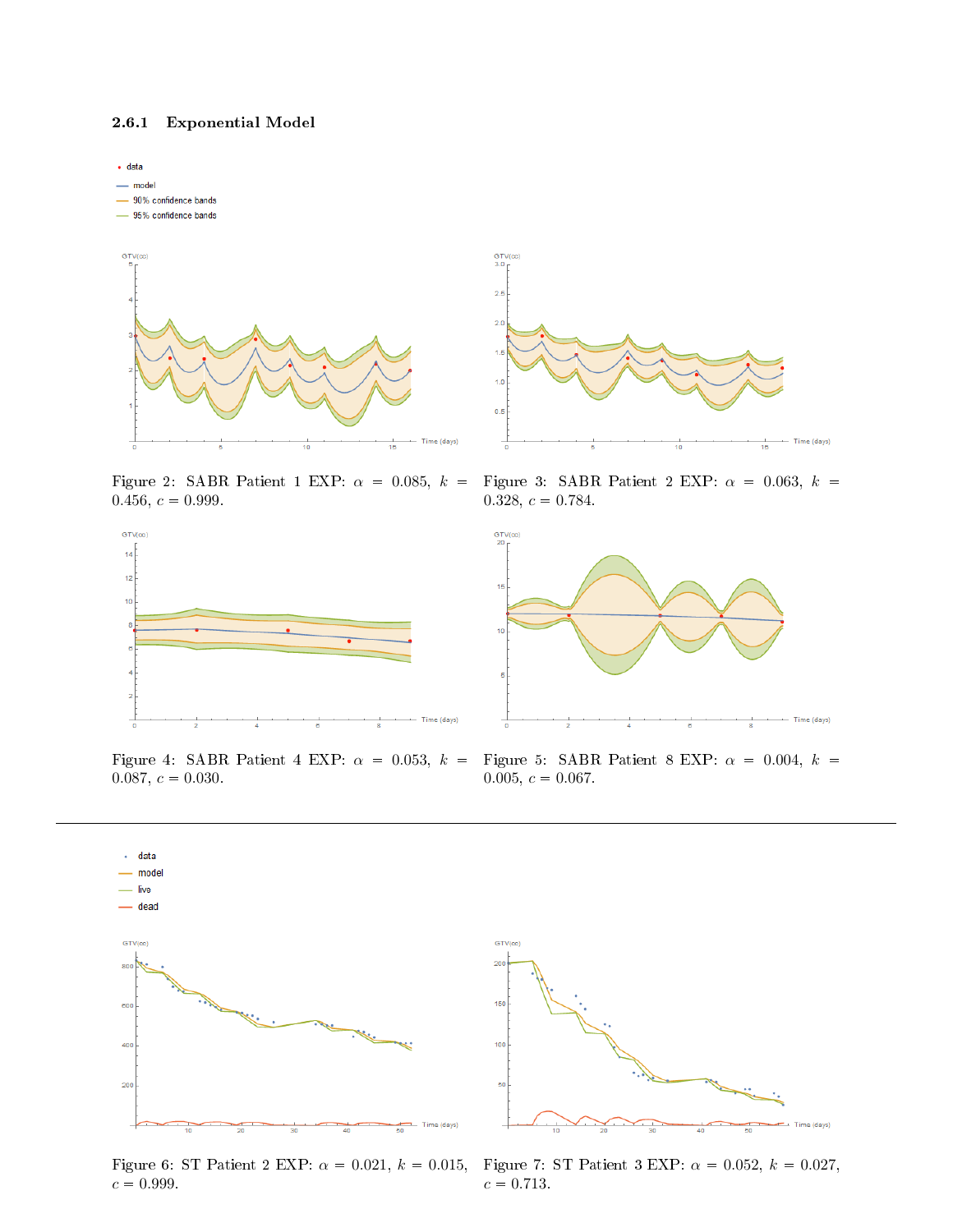





Figure 10: ST Patient 3 3D:  $\alpha = 0.051, k = 0.048,$  $c = 0.711$ .



 $c = 0.457$ 



Figure 9: SABR Patient 2 3D:  $\alpha = 0.066, k = 0.615,$  $c = 0.766$ .



Figure 11: ST Patient 9 3D:  $\alpha = 0.999, k = 0.001,$  $c = 0.016$ .



Figure 12: SABR Patient 5 3D:  $\alpha = 0.005$ ,  $k = 0.001$ , Figure 13: SABR Patient 6 3D:  $\alpha = 0.015$ ,  $k = 0.001$ ,  $c = 0.500$ .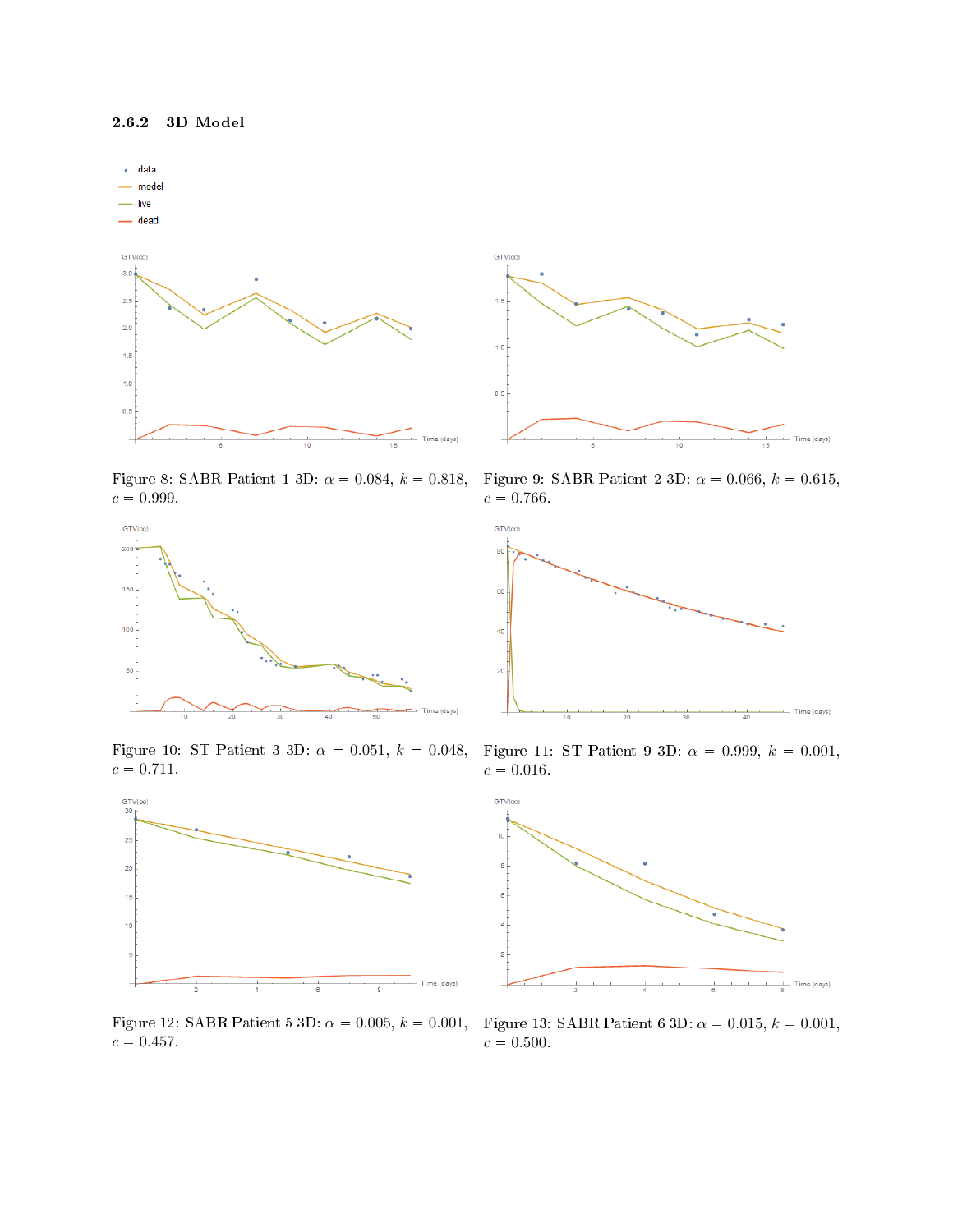#### 2.6.3 Gompertz Model



Figure 14: SABR Patient 1 GOM:  $\alpha = 0.211, k =$ 0.999,  $M = 45.056$ ,  $c = 0.999$ .



Figure 16: SABR Patient 9 GOM:  $\alpha = 0.109$ ,  $k =$ 0.999,  $M = 65.356$ ,  $c = 0.466$ .



Figure 15: SABR Patient 2 GOM:  $\alpha = 0.161, k =$ 0.267,  $M = 61.237$ ,  $c = 0.330$ .



Figure 17: SABR Patient 10 GOM:  $\alpha = 0.018$ ,  $k = 0.019$ ,  $M = 27.893$ ,  $c = 0.082$ .



Figure 18: ST Patient 4 GOM:  $\alpha = 0.136, k = 0.066$ ,  $M = 282.091, c = 0.033.$ 



Figure 19: ST Patient 9 GOM:  $\alpha = 0.770, k = 0.304,$  $M = 83.190, c = 0.024.$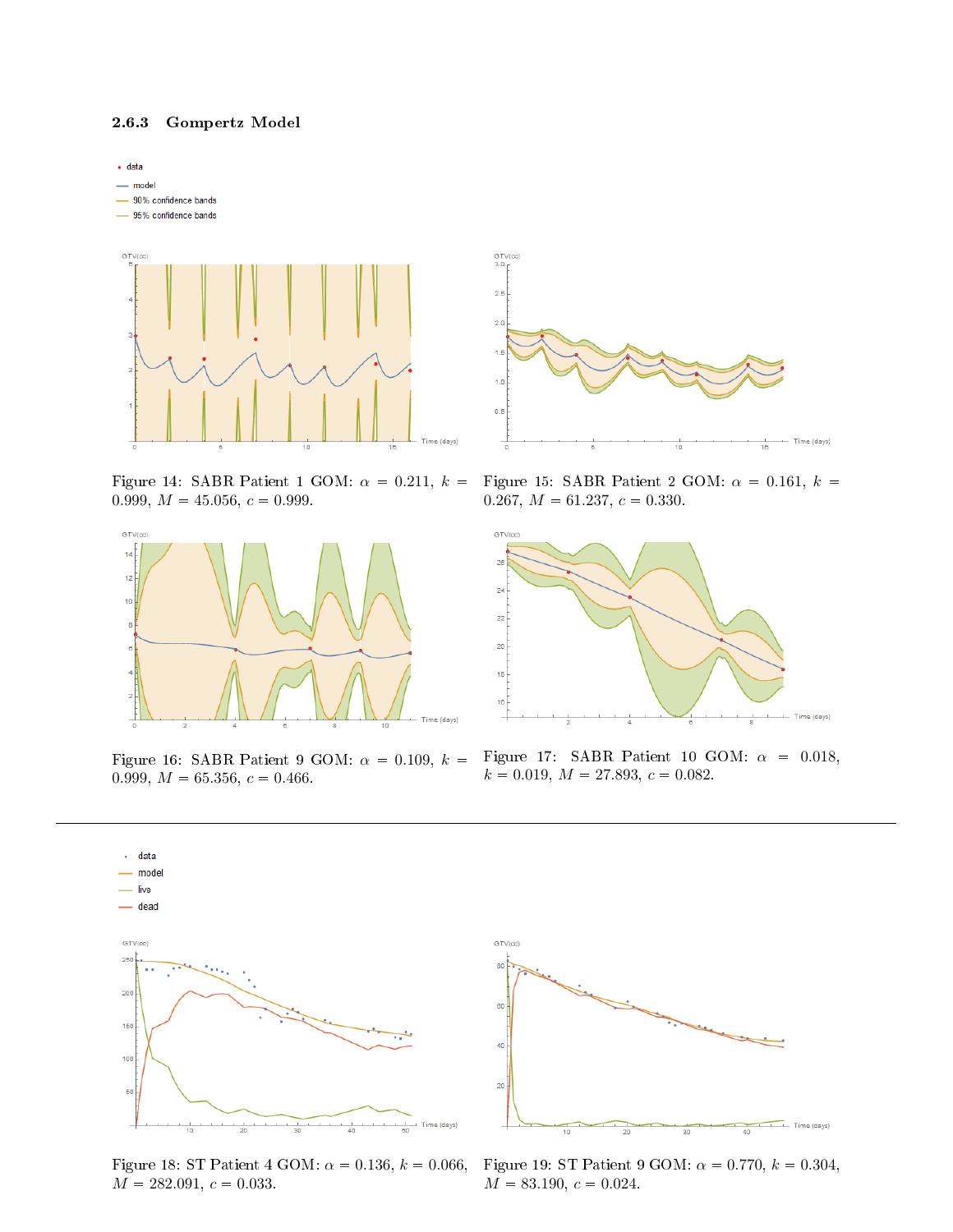

Figure 20: SABR Patient 1 LOG:  $\alpha = 0.083, k =$ 0.467,  $M = 31.19$ ,  $c = 0.999$ .



Figure 22: ST Patient 2 LOG:  $\alpha = 0.015$ ,  $k = 0.022$ ,  $M = 830.79, c = 0.739.$ 



Figure 21: SABR Patient 2 LOG:  $\alpha = 0.145, k =$ 0.999,  $M = 1.87$ ,  $c = 0.379$ .



Figure 23: ST Patient 4 LOG:  $\alpha = 0.058, k = 0.088,$  $M = 250, c = 0.062.$ 



Figure 24: SABR Patient 10 LOG:  $\alpha = 0.026$ ,  $k = 0.001, M = 26.81, c = 0.059.$ 



Figure 25: SABR Patient 11 LOG:  $\alpha = 0.01, k =$ 0.077,  $M = 12.06$ ,  $c = 0.068$ .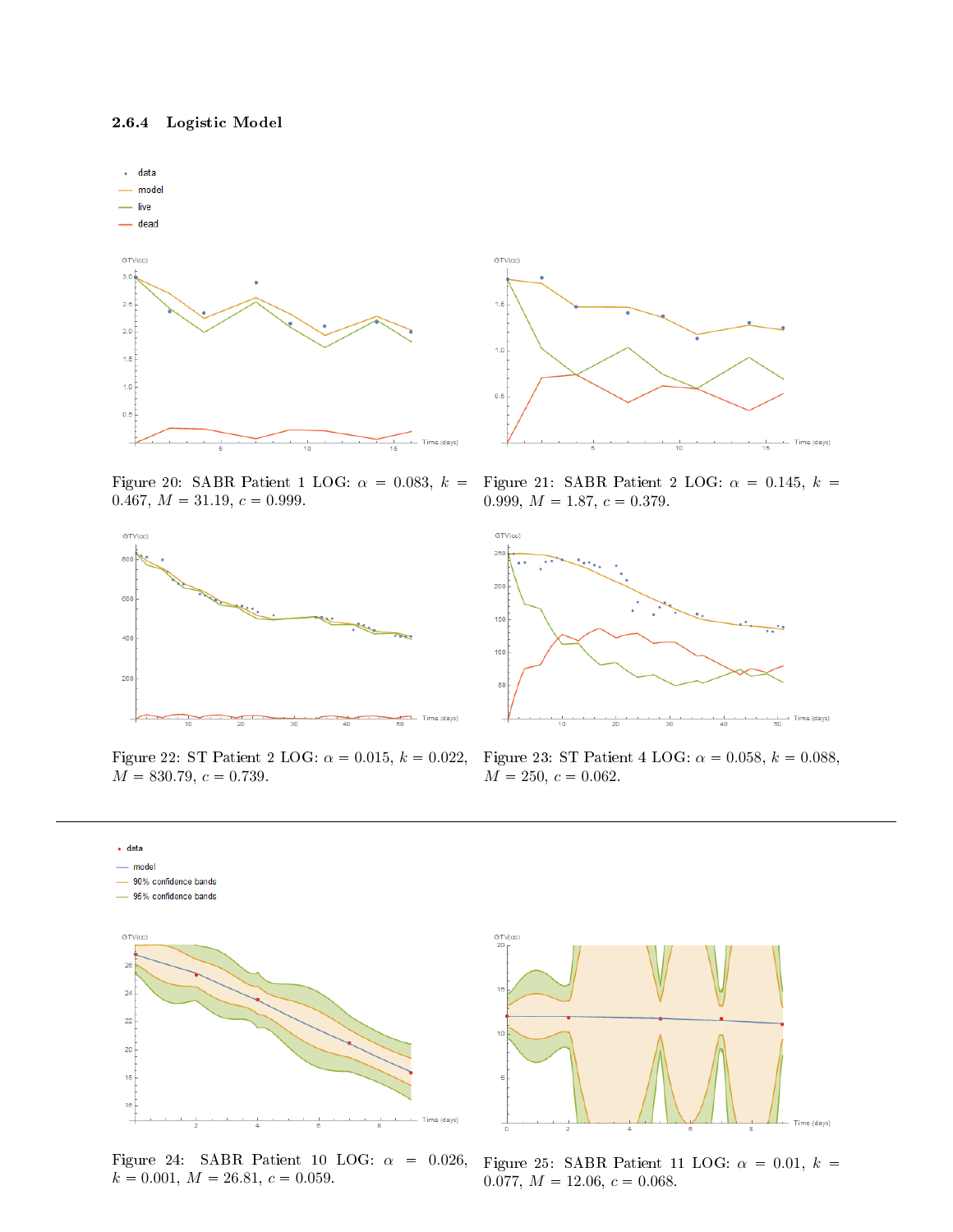## 3 Conclusions

Results for SABR and standard therapy data sets include model fit and selection statistics as well as patient  $\alpha$  values. Fit and selection statistics were calculated for EXP, 3D, GOM, and LOG models. Because of the inclusion of  $\gamma$ , it was expected that the RIC models would match or outperform LOG models when compared using  $\%RMSE$ . Generally, RIC models underperformed compared to LOG models due to rounding errors in the numerical solving methods. Parameter estimation for the RIC model was also computationally expensive. For these reasons it was determined that the study would not benefit from further evaluation of the RIC models. Von-Bertalanffy growth model is a particular case of the general logistic function, we excluded this model from our list since outcomes did not significantly differ from the logistic model. Model comparison using existing criterion include AIC and AICc, since BIC require large sample sizes for convergences, which we were not able to acquire for our study.

Fitting results suggest that model parameters vary from patient to patient and from model to model. Parameters  $\alpha$  and the mitosis rate, k show high correlation for most of the models under consideration. The clearance rate, c, divides the two cell population evolution into two distinct patterns: "simple" and "crossed", which vary between patients and models.

#### 3.1 SABR

Model fit and selection results for SABR patients can be found in table 5. Results indicate strong support for both EXP and 3D models, which combined, are ranked as the best fit for 9 of the 11 SABR patients. For EXP and 3D models, only 1 patient has  $\Delta_i > 7$ , indicating that these models merit consideration in most SABR patients relative to LOG and GOM models. While EXP and 3D models performed similarly,  $\alpha$  values for EXP models were less consistent. 3D models may offer better reliability when using clinical data. GOM models were the worst performing models for SABR data with  $\Delta_i$  > 7 in 4 of the patients. GOM models also have significantly correlated  $\alpha$ , k, and c values (table 4), indicating that the parameter values are not fully identifiable. Confidence bands for GOM and LOG models produced very large intervals for GTV, for many patients the lower bands were below 0. The inclusion of a  $M$  parameter may not be worth including in modeling  $GTV$  for SABR patients as it adds considerable uncertainty, and it is unlikely that small stage 1 tumors are close enough to a carrying capacity to significantly differ from exponential growth within the 2-3 week treatment window. Our analysis regarding the residuals is shown in [Appendix: A]. Large values resulting from the Kolmogorov-Smirnov test indicate residual normality for all SABR patients and all models.

#### 3.2 Standard therapy

Model fit and selection results for standard therapy patients can be found in table 6. For this treatment regimen, results for  $\alpha$  indicate strong support for the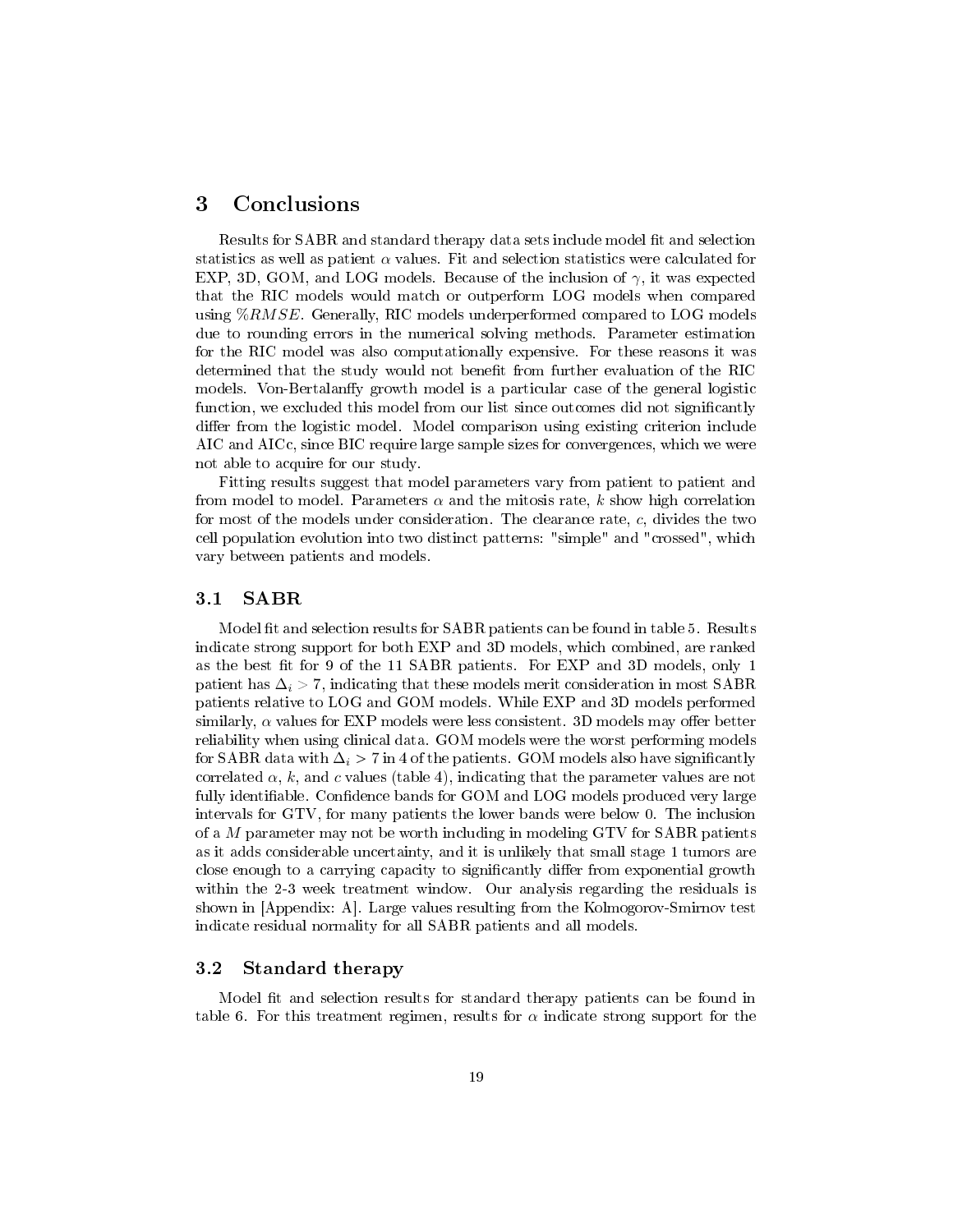Gompertz model. However, Gompertz models fit poorly when compared to LOG models. Poor  $\alpha$  estimation results could be the result of fixing the  $\alpha/\beta$  ratio to 10Gy, which may not represent this clinical cohort. LOG  $\Delta_i$  < 2 for each patient and  $w_i$ values were above 0.5 for 2 of 4 patients. In contrast to SABR, the inclusion of a M parameter suggests improved modeling results. This may be because initial tumor volumes of patients receiving standard therapy are larger and more likely to be near a carrying capacity. This would cause the shape of LOG models to significantly differ from exponential growth. The data which the LOG model explained the poorest had a relatively small initial tumor volume. This suggests that the LOG models may better fit larger tumor dynamics. Our analysis regarding the residuals is shown in [Appendix: B]. Large values (with the exception of one p-value) resulting from the Kolmogorov-Smirnov and Cramer-von Mises tests indicate residual normality for all standard patients under consideration and all models.

## 4 Future Work

One of the shortcomings of our approach included fixing the  $\alpha/\beta$  ratio to 10. Therefore, we would like that our future work includes estimations of such fraction. On the other hand, we would like to focus on the meaning of our parameter values and consider the possibility of modifying existing models, based on statistical ndings related to individual parameters.

We would also like to next consider patient population inference and Bayesian statistics.

## 5 Acknowledgments

The authors of this project gratefully acknowledge the support of the Chicago Cancer Health Equity Collaborative Grant funding for the Summer Faculty-Student Cancer-Related Research for 2017.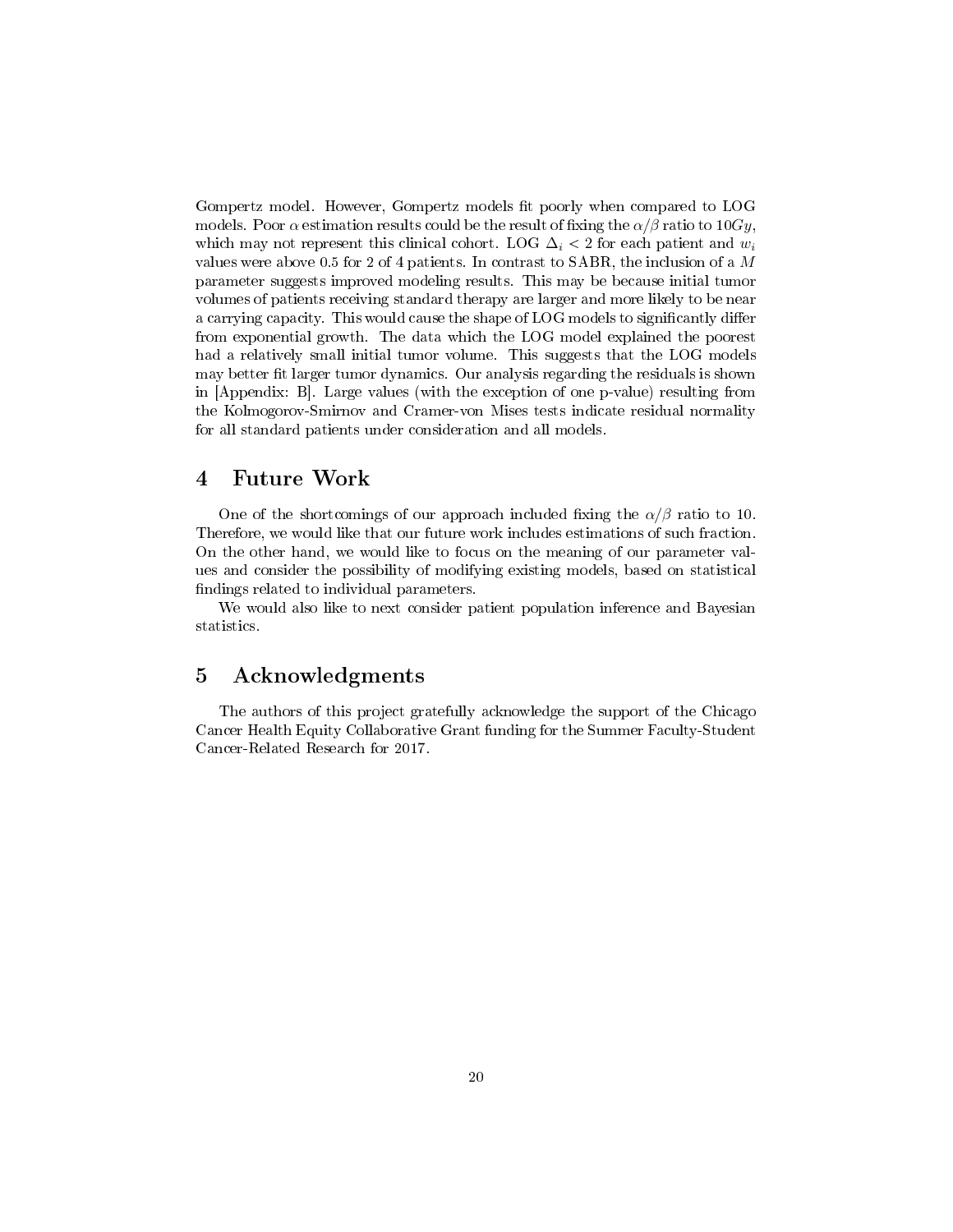| Patient no. | 3D    | EXP   | GOM   | LOG   |
|-------------|-------|-------|-------|-------|
| 1           | 0.976 | 0.947 | 0.594 | 0.997 |
| 2           | 0.927 | 0.927 | 0.462 | 0.509 |
| 3           | 0.963 | 0.964 | 0.61  | 0.917 |
| 4           | 0.984 | 0.984 | 0.923 | 0.968 |
| 5           | 0.821 | 0.824 | 0.816 | 0.992 |
| 6           | 0.424 | 0.424 | 0.346 | 0.325 |
| 7           | 0.572 | 0.571 | 0.668 | 0.694 |
| 8           | 0.509 | 0.532 | 0.387 | 0.572 |
| 9           | 0.652 | 0.118 | 0.53  | 0.118 |
| 10          | 0.683 | 0.951 | 0.466 | 0.978 |
| 11          | 0.532 | 0.532 | 0.517 | 0.427 |

A SABR Residual Normality Test

Table 9: Kolmogorov-Smirnov p-values.

# B Standard Therapy Residual Normality Test Statistic

| Patient no. Test <sub>3D</sub> 3D Test <sub>EXP</sub> EXP Test <sub>GOM</sub> GOM Test <sub>LOG</sub> LOG |          |                         |                                                                                                 |      |                           |       |
|-----------------------------------------------------------------------------------------------------------|----------|-------------------------|-------------------------------------------------------------------------------------------------|------|---------------------------|-------|
|                                                                                                           |          |                         | $\mid$ CVM $\mid$ 0.429 $\mid$ CVM $\mid$ 0.291 $\mid$ CVM $\mid$ 0.924 $\mid$ CVM $\mid$ 0.779 |      |                           |       |
|                                                                                                           |          |                         | CVM 0.721 CVM 0.657 CVM                                                                         |      | $0.302$ $\rm CVM$ $0.714$ |       |
|                                                                                                           |          | CVM 0.396 CVM 0.838 CVM |                                                                                                 |      | 0.295 CVM                 | -0.07 |
|                                                                                                           | KS 0.201 | KS 0.197                | KS –                                                                                            | 0.07 | KS -                      | 0.02  |

Table 10: Cramer-von Mises (CVM) or Kolmogorov-Smirnov (KS) p-values.

## C Surviving Fraction

Given a total dose,  $D$ , the cell surviving fraction  $S$  after radiation can be expressed mathematically [16]

$$
S = e^{-\alpha D} e^{-\beta D^2},\tag{18}
$$

which includes the *linear* and *quadratic* components. Here  $\alpha$  and  $\beta$  are tumor characteristics measured in  $Gy^{-1}$  and  $Gy^{-2}$ , respectively.

Since large single doses are damaging to the normal tissue, radiotherapy is administered in multiple fractions.

By letting  $d$  be the dose per fraction, the fractionated dose can be written

$$
S_i = e^{-\alpha d} e^{-\beta d^2}.
$$
\n(19)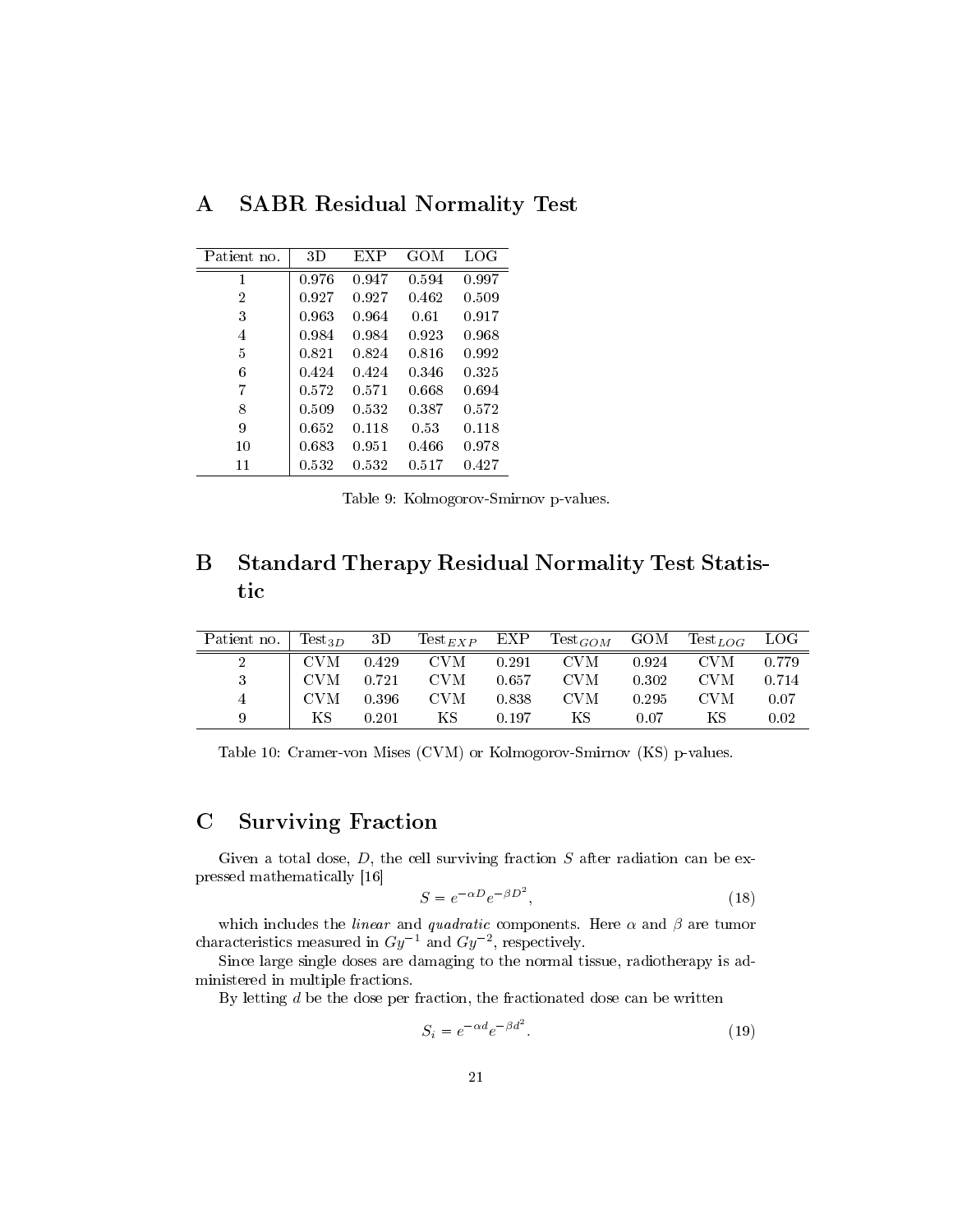By letting  $n$  be the number of fractions,

$$
S = \underbrace{e^{-\alpha d}e^{-\beta d^2}...e^{-\alpha d}e^{-\beta d^2}}_{n \text{ times}}.
$$
\n(20)

Since  $D = nd$ , Eq. (20) becomes

$$
S = e^{-\alpha D \left(1 + \frac{d\beta}{\alpha}\right)}.
$$
\n<sup>(21)</sup>

Surviving fraction example: A surviving fraction with value  $S = 1$  means that all cells survived the treatment, and  $S = 0.3$  means that 3 in 10 cells survived treatment.

While constants  $\alpha$  and  $\beta$  can take different values, we use the following estimation  $\frac{\alpha}{\beta} \approx 10$ .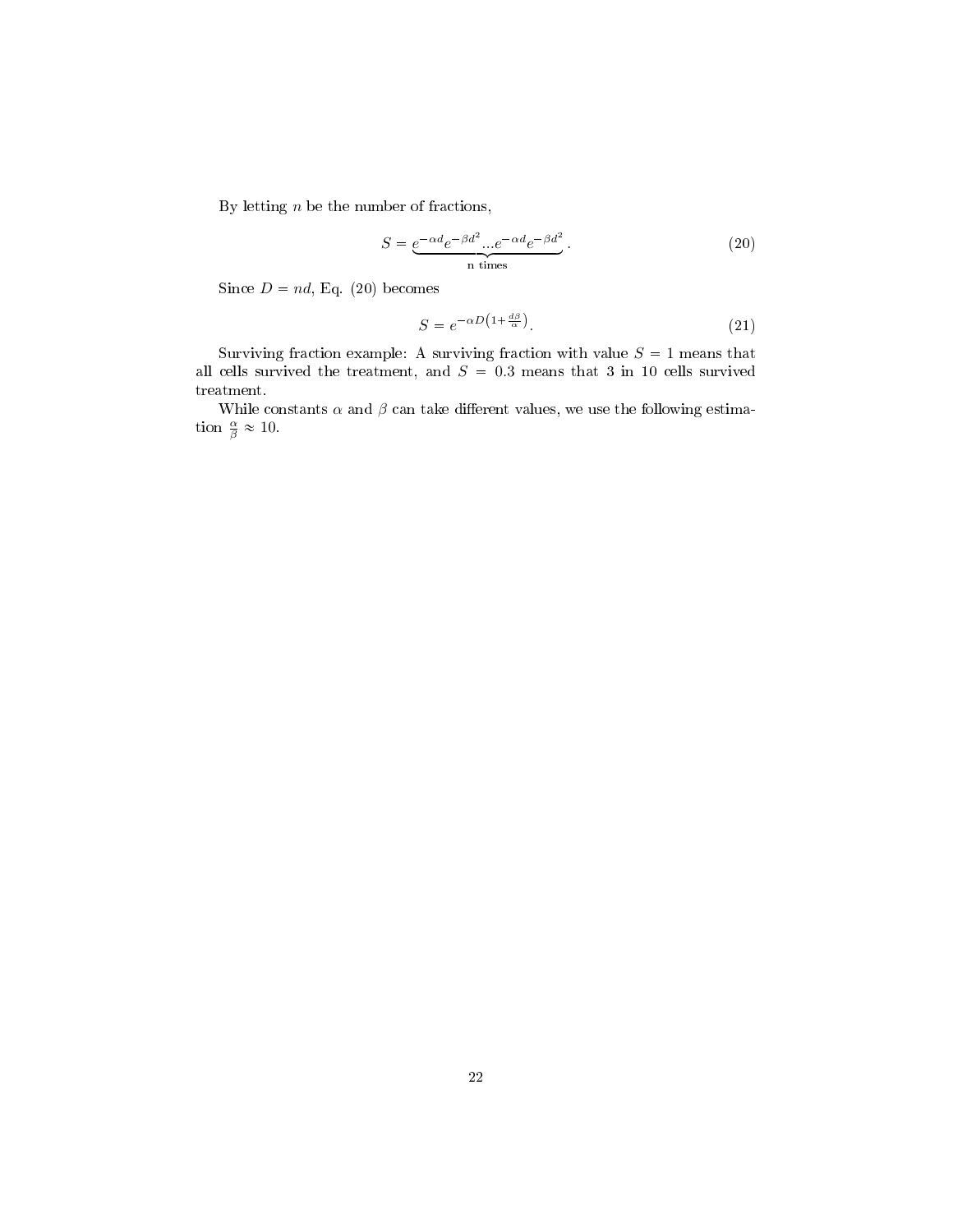## References

- [1] Araujo, R. P., & McElwain, L. S. (2004). A History of the Study of Solid Tumour Growth: The Contribution of Mathematical Modelling. Bulletin of Mathematical Biology, 66, 1039-1091.
- [2] Bishop, C. M. (2009). Pattern recognition and Machine Learning. Springer, Cambridge.
- [3] Burnham, K. P., & Anderson, D. R. (1998). Model selection and inference: a practical information-theoretic approach. Springer-Verlag, New York.
- [4] Cancer statistics, 2017. (2017, May 17). Retrieved from http://onlinelibrary.wiley.com/doi/10.3322/caac.21387/full
- [5] Chvestov, A. V., Palta, J. J., & Nagata, Y. (2008). Timedependent cell disintegration kinetics in lung tunors after irradiation. Physics in Medicine & Biology, 53, 2413-2423.
- [6] Chvetsov, A. V., Dong., L., Palta, J. R., & Amdur, R. J. (2009). Tumor-volume simulation during radiotherapy for head-and-neck cancer using a four-level cell population model. Int. J. of Radiation Oncology, Biol. Phys., 75 595-602.
- [7] Chvetsov, A. V., Yartsev, S., Schwartz, J. L., & Mayr, N. (2014). Assessment of interpatient heterogeneity in tumor radiosensitivity for nonsmall cell lung cancer using tumor volume variation data. Medical Physics, 41(6), 064101
- [8] Common Cancer Types. (2017, May 17). Retrieved from https://www.cancer.gov/types/common-cancers
- [9] Enderling, H., & Chaplain, M. (2013). Mathematical Modeling of Tumour Growth and Treatment. Current pharmaceutical design, November, 1-24.
- [10] Frieboes, H. B., Zheng, X., Sun, C. H., Tromberg, B., Gatenby, R. & Cristini, V. (2006). An Integrated Computational/Experimental Model of Tumor Invasion. Cancer Res 66, 1597.
- [11] Hall, E. J., & Giaccia, A. J. (2012). Radiobiology for the Radiologist,  $(7^{th}$  ed.) Philadelphia, PA: Lippincott Williams & Willkins.
- [12] Hurvich, C. M., & Tsai, C-L. (1989). Biometrika. 76(2), 297-307.
- [13] Jager, T. (2016). Differential Equations and Likelihood Functions, a refresher. DEBtox Research, De Bilt.
- [14] Jain, P., Baker, A., Distefano, G., Scott, A. J., Webster, G. J., & Hatton, M. Q. (2013). Stereotactic ablative radiotherapy in the UK: current status and developments. BR J Radiol, 86, 1029.